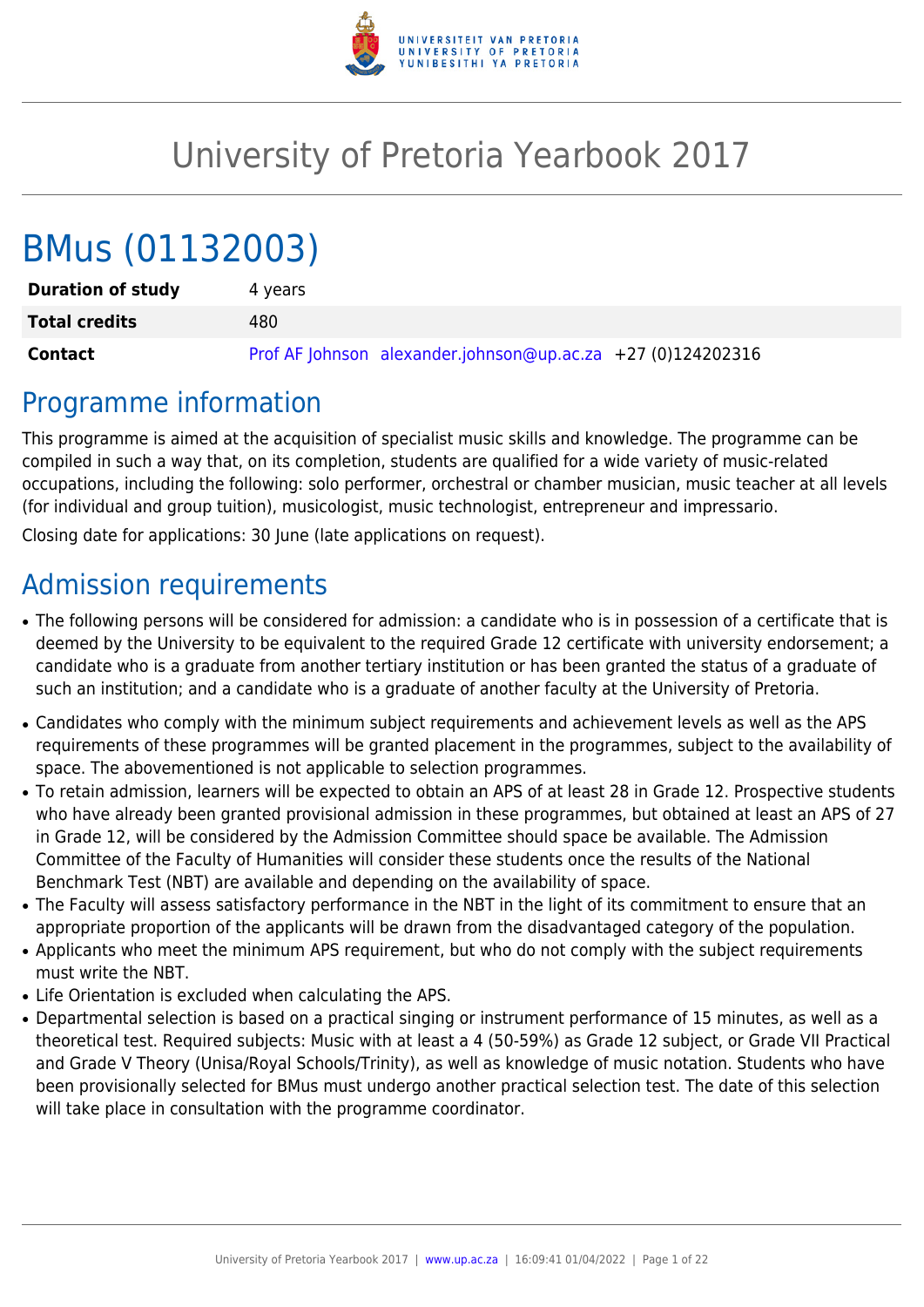

| Minimum requirements        |  |                                 |            |    |
|-----------------------------|--|---------------------------------|------------|----|
| <b>Achievement level</b>    |  |                                 |            |    |
| <b>Afrikaans or English</b> |  |                                 | <b>APS</b> |    |
|                             |  | NSC/IEB HIGCSE AS-Level A-Level |            |    |
|                             |  |                                 |            | 30 |

## Additional requirements

Departemental selection is required for this programme.

Admission is subject to tests in the first instrument, music theory and harmony. Level 4 in Music as a Grade 12 subject or Grade VII Practical and Grade V Theory (Unisa, Royal Schools, Trinity) serves as a guideline of the expected standard.

## Other programme-specific information

- Students who are deemed NOT to be at risk of their level of academic literacy, are exempted from ALL 110 and ALL 125.
- MME 400 can only be taken if the first instrument is piano, violin, jazz or classical voice.
- MEI 403 is performing art, with a public concert of 1 hour in the second semester.
- The choice of instrument is based on the availability of an appropriate teacher. The University does not accept responsibility for providing a lecturer of these instruments where teaching costs exceed the normal.
- In order to be admitted to MTI 100 (Second instrument) in any instrument other than percussion, organ, harpsichord or singing, a student should have reached at least Unisa Grade V or a comparable standard in that instrument; in the case of organ, harpsichord, percussion and singing, admission is at the discretion of the head of the department.

### **Practical music**

Students choose a first and a second instrument from the following: Voice, piano, keyboard, organ, harpsichord, violin, viola, cello, double bass, flute, oboe, clarinet, bassoon, French horn, trumpet, trombone, tuba, percussion, harp, guitar, recorder, saxophone and ensemble. Jazz and/or classical streams are allowed, according to availability.

### **Attendance modules**

(i) In addition to the modules mentioned in the learning programme, students are obliged to attend the weekly recital classes and seminars.

(ii) Students who play in the UP Symphony Orchestra can receive credits for a second instrument in the first, second and third year. In this case, students are expected to attend at least 80% of the orchestra rehearsals, must be available for the concerts, and play an examination of orchestral excepts (to the discretion of the head of the department) in the Music Department in the first and second semester.

(iii) Unsatisfactory attendance at the performance classes, seminars and compulsory concerts may, at the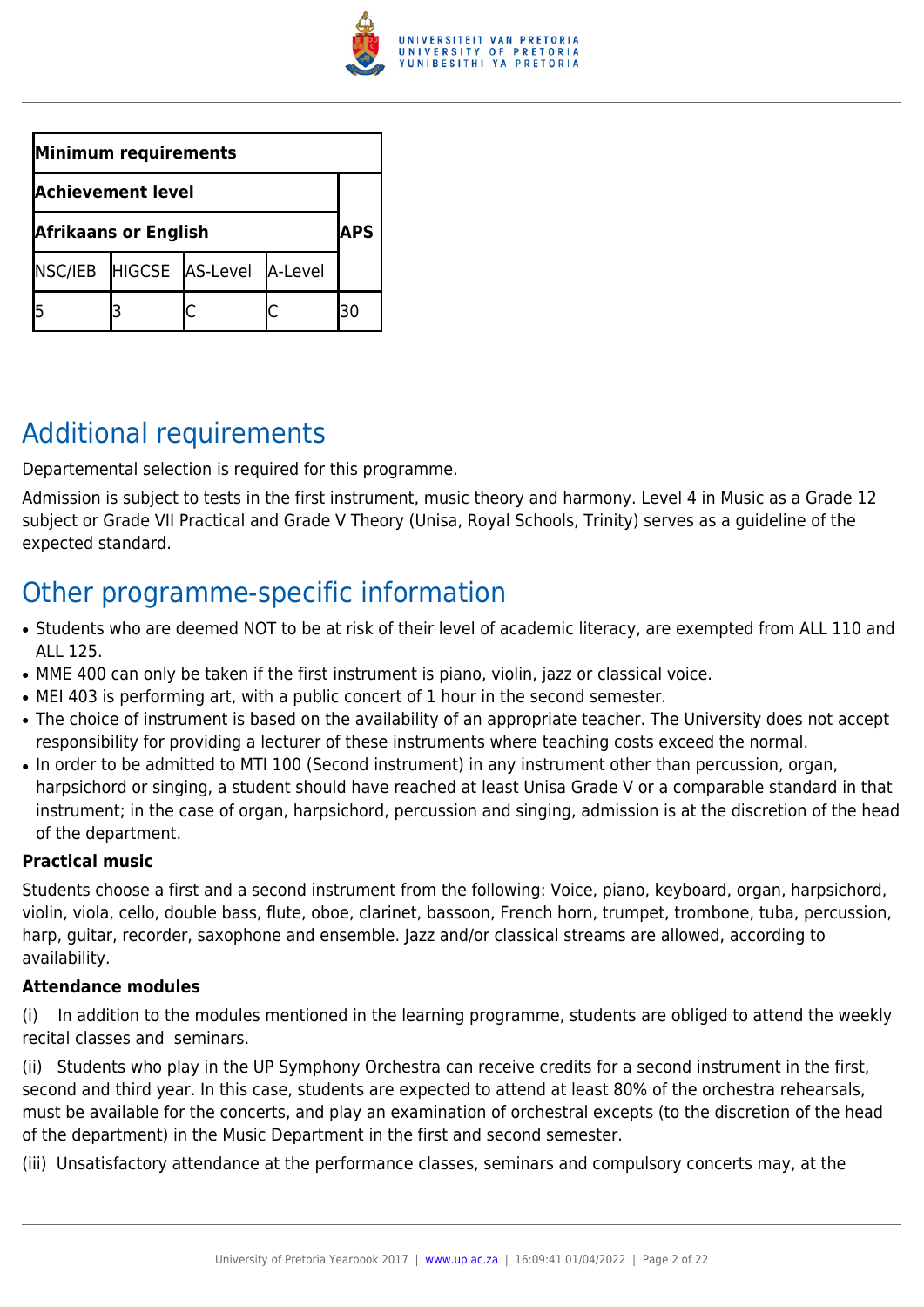

discretion of the head of the department, lead to a lowering of the student's MEI/MPM year mark.

## Promotion to next study year

### **Admission to the second year of study**

Must obtain at least 108 credits for music modules at year level 1.

### **Admission to the third year of study**

Obtain all credits at level 1 (142 credits), as well as at least 130 credits for music modules at yr level 2.

### **Admission to the fourth year of study**

Must obtain all credits at level 2 (155 credits), as well as at least 110 credits for music modules at yr level 3.

## Pass with distinction

In order to be awarded the degree with distinction, a student has to obtain a weighted average of at least 75% for the final-year modules.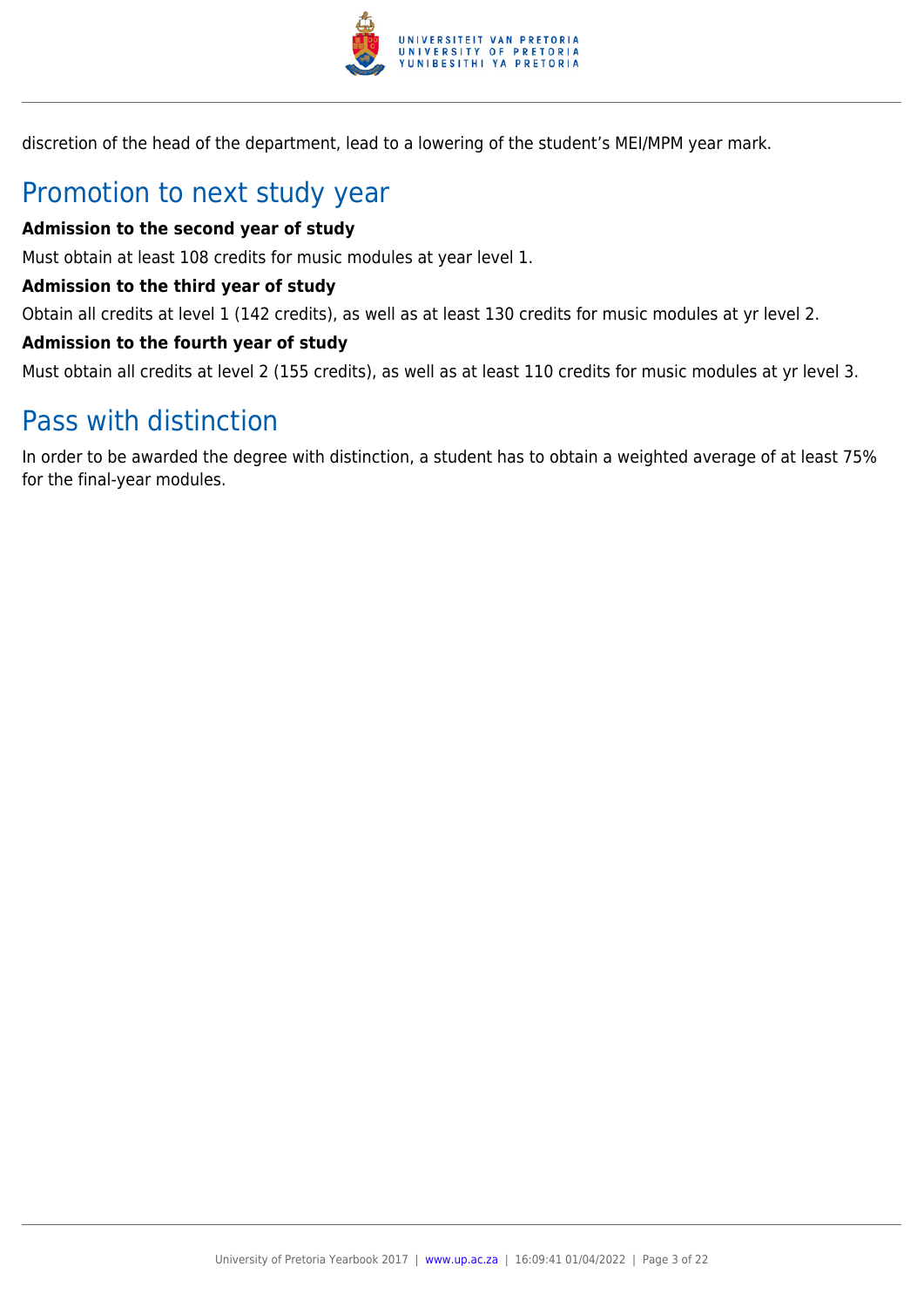

## Curriculum: Year 1

### **Minimum credits: 120**

Select two elective modules at year level 1

### **Fundamental modules**

### **Academic information management 101 (AIM 101)**

| <b>Module credits</b>         | 6.00                                                                                                                                                                                                                                                                                                                                                     |
|-------------------------------|----------------------------------------------------------------------------------------------------------------------------------------------------------------------------------------------------------------------------------------------------------------------------------------------------------------------------------------------------------|
| <b>Service modules</b>        | Faculty of Engineering, Built Environment and Information Technology<br><b>Faculty of Education</b><br>Faculty of Economic and Management Sciences<br><b>Faculty of Humanities</b><br>Faculty of Law<br><b>Faculty of Health Sciences</b><br>Faculty of Natural and Agricultural Sciences<br>Faculty of Theology<br><b>Faculty of Veterinary Science</b> |
| <b>Prerequisites</b>          | No prerequisites.                                                                                                                                                                                                                                                                                                                                        |
| <b>Contact time</b>           | 2 lectures per week                                                                                                                                                                                                                                                                                                                                      |
| <b>Language of tuition</b>    | Separate classes for Afrikaans and English                                                                                                                                                                                                                                                                                                               |
| <b>Academic organisation</b>  | <b>Information Science</b>                                                                                                                                                                                                                                                                                                                               |
| <b>Period of presentation</b> | Semester 1                                                                                                                                                                                                                                                                                                                                               |

### **Module content**

Find, evaluate, process, manage and present information resources for academic purposes using appropriate technology. Apply effective search strategies in different technological environments. Demonstrate the ethical and fair use of information resources. Integrate 21st-century communications into the management of academic information.

### **Academic literacy 110 (ALL 110)**

| <b>Module credits</b>         | 6.00                                                     |
|-------------------------------|----------------------------------------------------------|
| <b>Service modules</b>        | <b>Faculty of Health Sciences</b><br>Faculty of Theology |
| <b>Prerequisites</b>          | No prerequisites.                                        |
| <b>Contact time</b>           | 2 lectures per week                                      |
| <b>Language of tuition</b>    | Module is presented in English                           |
| <b>Academic organisation</b>  | Unit for Academic Literacy                               |
| <b>Period of presentation</b> | Semester 1                                               |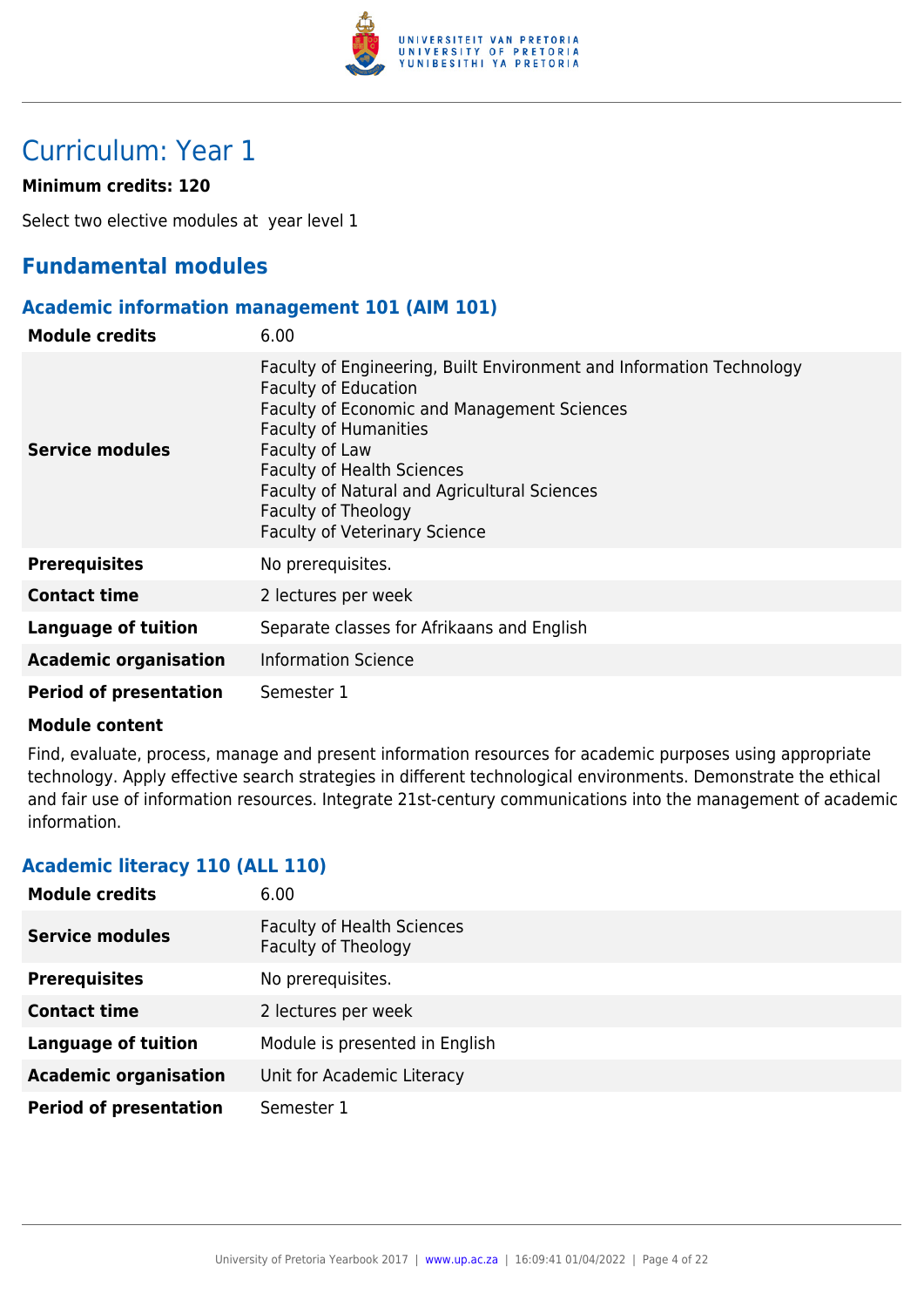

This module intends to equip students to cope more confidently and competently with the reading and understanding of a variety of texts, to apply these skills in a variety of contexts and to follow the conventions of academic writing.

### **Academic literacy for Humanities 125 (ALL 125)**

| <b>Module credits</b>         | 6.00                              |
|-------------------------------|-----------------------------------|
| <b>Service modules</b>        | <b>Faculty of Health Sciences</b> |
| <b>Prerequisites</b>          | No prerequisites.                 |
| <b>Contact time</b>           | 2 lectures per week               |
| <b>Language of tuition</b>    | Module is presented in English    |
| <b>Academic organisation</b>  | Unit for Academic Literacy        |
| <b>Period of presentation</b> | Semester 2                        |

### **Module content**

This module equips students to understand and use a range of discipline-specific terminology; apply the strategies of critical and comprehensive reading to their own academic literacy; apply the conventions of academic writing to their own writing, using the process approach, to produce intelligible academic texts and use the correct referencing technique as required by the faculty.

### **Core modules**

### **Aural training 100 (GHO 100)**

| <b>Module credits</b>         | 10.00                                      |
|-------------------------------|--------------------------------------------|
| <b>Prerequisites</b>          | No prerequisites.                          |
| <b>Contact time</b>           | 2 lectures per week                        |
| <b>Language of tuition</b>    | Afrikaans and English is used in one class |
| <b>Academic organisation</b>  | Music                                      |
| <b>Period of presentation</b> | Year                                       |

### **Module content**

\*Closed – requires departmental selection

All major-, minor-, chromatic scales, modes, intervals, 3 and 4 part chords in all inversions, primary and secondary chord progressions, basic modulations, rhythmic and melodic sight-singing/dictation, based on the movable doh system, in Western and African music.

### **General music studies (1) 110 (MAM 110)**

| <b>Module credits</b> | 6.00                              |
|-----------------------|-----------------------------------|
| <b>Prerequisites</b>  | Admission into relevant programme |
| <b>Contact time</b>   | 2 lectures per week               |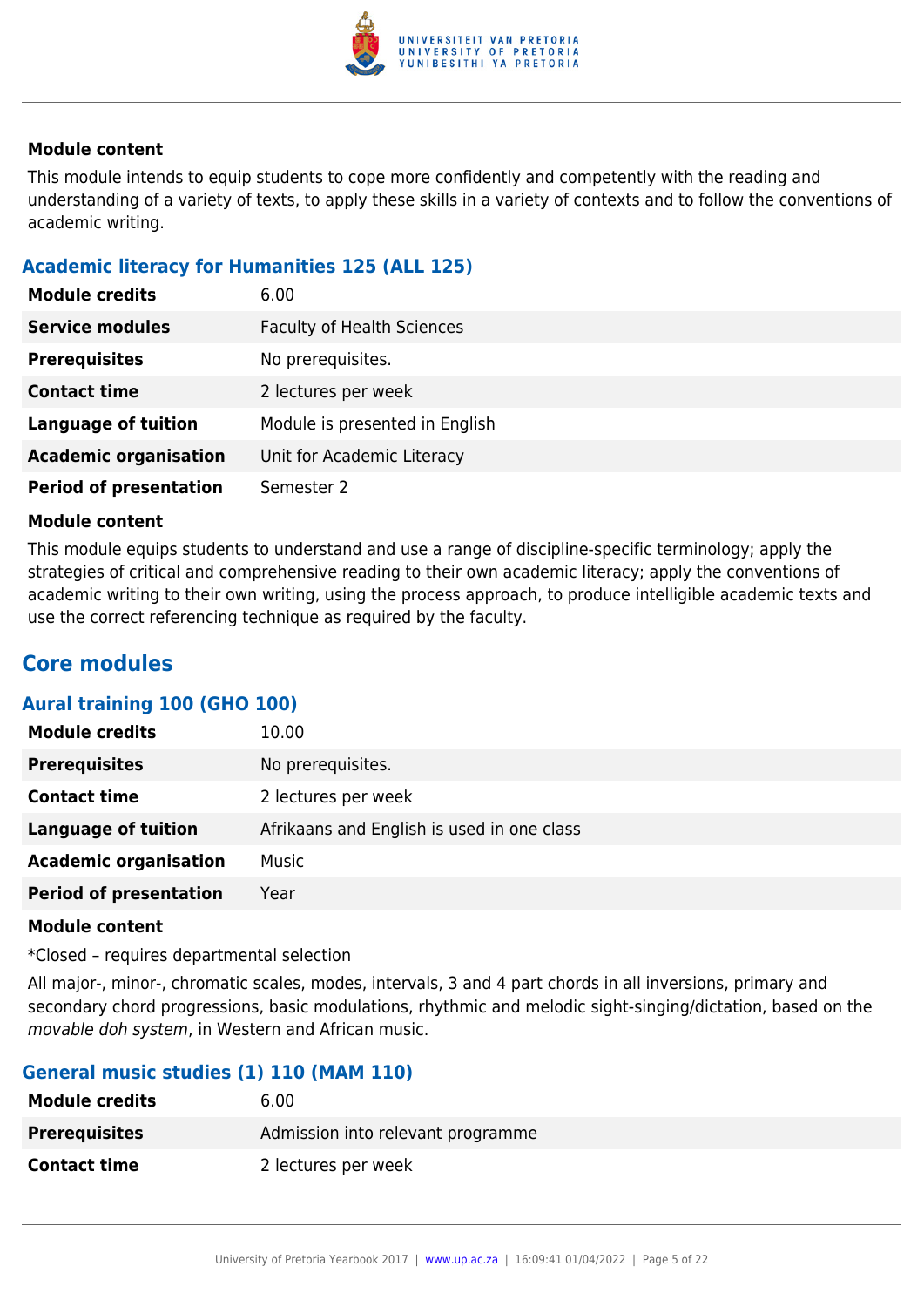

| Language of tuition           | Afrikaans and English is used in one class |
|-------------------------------|--------------------------------------------|
| <b>Academic organisation</b>  | Music                                      |
| <b>Period of presentation</b> | Semester 1                                 |

\*Closed – requires departmental selection Research skills.

### **General music studies (2) 120 (MAM 120)**

| <b>Module credits</b>                     | 6.00                                       |
|-------------------------------------------|--------------------------------------------|
| <b>Prerequisites</b>                      | Admission into relevant programme          |
| <b>Contact time</b>                       | 1 lecture per week                         |
| <b>Language of tuition</b>                | Afrikaans and English is used in one class |
| <b>Academic organisation</b>              | Music                                      |
| <b>Period of presentation</b>             | Semester 2                                 |
| <b>Module content</b>                     |                                            |
| *Closed – requires departmental selection |                                            |

African music.

### **First instrument 100 (MEI 100)**

| <b>Module credits</b>         | 20.00                                      |
|-------------------------------|--------------------------------------------|
| <b>Prerequisites</b>          | Admission into relevant programme          |
| <b>Contact time</b>           | 1 practical per week                       |
| <b>Language of tuition</b>    | Afrikaans and English is used in one class |
| <b>Academic organisation</b>  | Music                                      |
| <b>Period of presentation</b> | Year                                       |
|                               |                                            |

### **Module content**

\*Closed – requires departmental selection. Technical work, recital pieces, sight reading. **In all instruments**: Technical work, sight reading, performance skills, recital pieces of contrasting styles. **In Jazz**: Students enrolled for MEI 100 (jazz), must take MME 100 (jazz) & MTI 100 (jazz ensemble).

### **Musicology 110 (MGS 110)**

| <b>Module credits</b>        | 10.00                                      |
|------------------------------|--------------------------------------------|
| <b>Prerequisites</b>         | Admission into relevant programme          |
| <b>Contact time</b>          | 3 lectures per week                        |
| Language of tuition          | Afrikaans and English is used in one class |
| <b>Academic organisation</b> | Music                                      |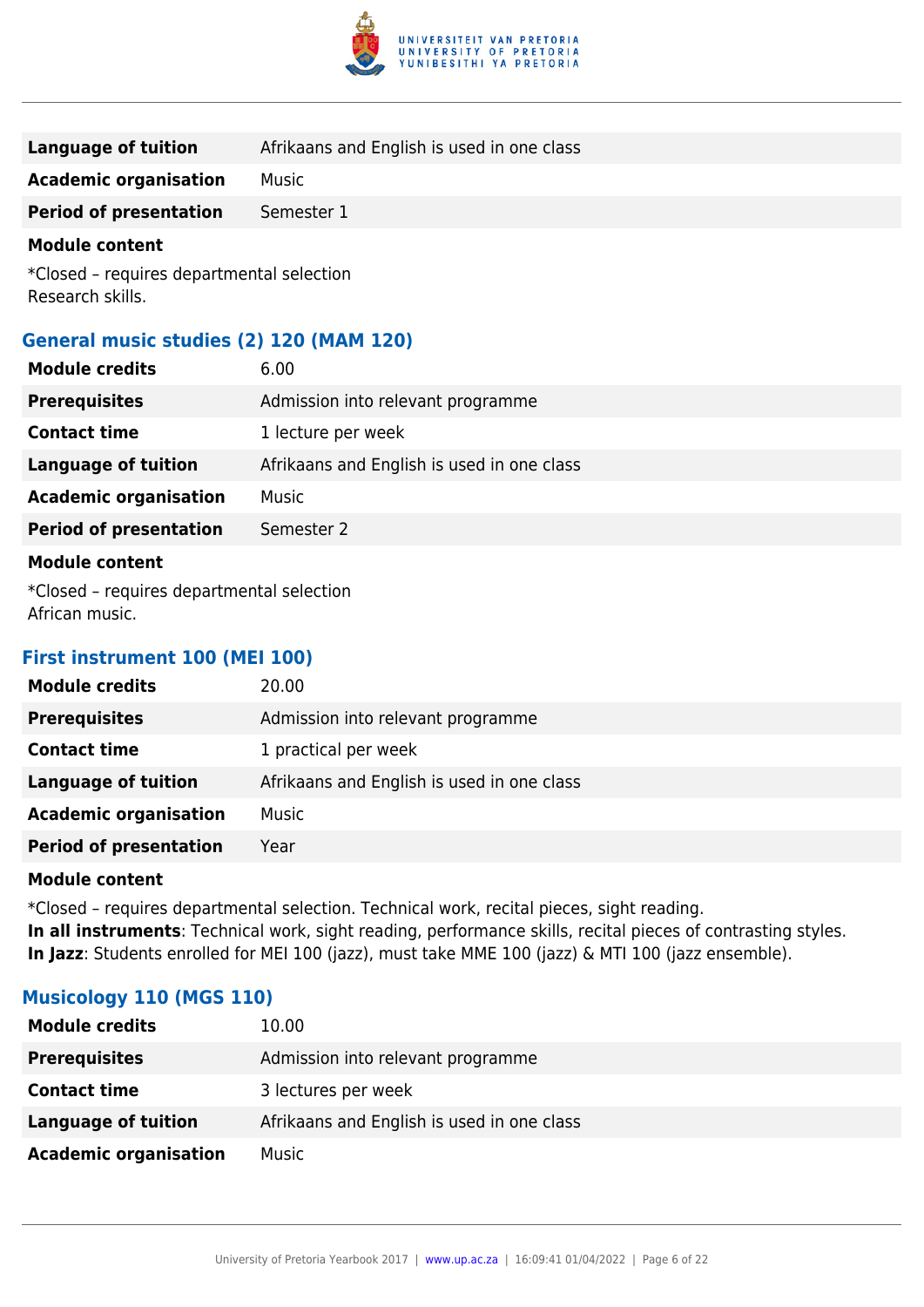

### **Period of presentation** Semester 1

### **Module content**

\*Requires departmental selection

\*Requires knowledge of music notation.

The Classical period. A historical musicological approach to the development and contexts of Western art music through in-depth critical listening and reading of representative major composers, musical genres, styles and forms.

### **Musicology 120 (MGS 120)**

| <b>Module credits</b>         | 10.00                                      |
|-------------------------------|--------------------------------------------|
| <b>Prerequisites</b>          | No prerequisites.                          |
| <b>Contact time</b>           | 3 lectures per week                        |
| <b>Language of tuition</b>    | Afrikaans and English is used in one class |
| <b>Academic organisation</b>  | Music                                      |
| <b>Period of presentation</b> | Semester 2                                 |
|                               |                                            |

### **Module content**

\*Requires departmental selection

\*Requires knowledge of music notation.

The Baroque. A historical musicological approach to the development and contexts of Western art music through in-depth critical listening and reading of representative major composers, musical genres, styles and forms.

### **Music theory 100 (MKT 100)**

| <b>Module credits</b>         | 20.00                                      |
|-------------------------------|--------------------------------------------|
| <b>Prerequisites</b>          | Admission into relevant programme          |
| <b>Contact time</b>           | 3 lectures per week                        |
| <b>Language of tuition</b>    | Afrikaans and English is used in one class |
| <b>Academic organisation</b>  | Music                                      |
| <b>Period of presentation</b> | Year                                       |

### **Module content**

\*Closed – requires departmental selection

**Classical and jazz:** Melody, harmonic concepts, diatonic triads, cadences, diatonic quartads, secondary dominants, contrapuntal techniques in a two-part texture, phrase structures, one-part, binary, ternary forms; inventions and variation forms.

### **Music theory 102 (MKT 102)**

| <b>Module credits</b> | 20.00             |
|-----------------------|-------------------|
| <b>Prerequisites</b>  | No prerequisites. |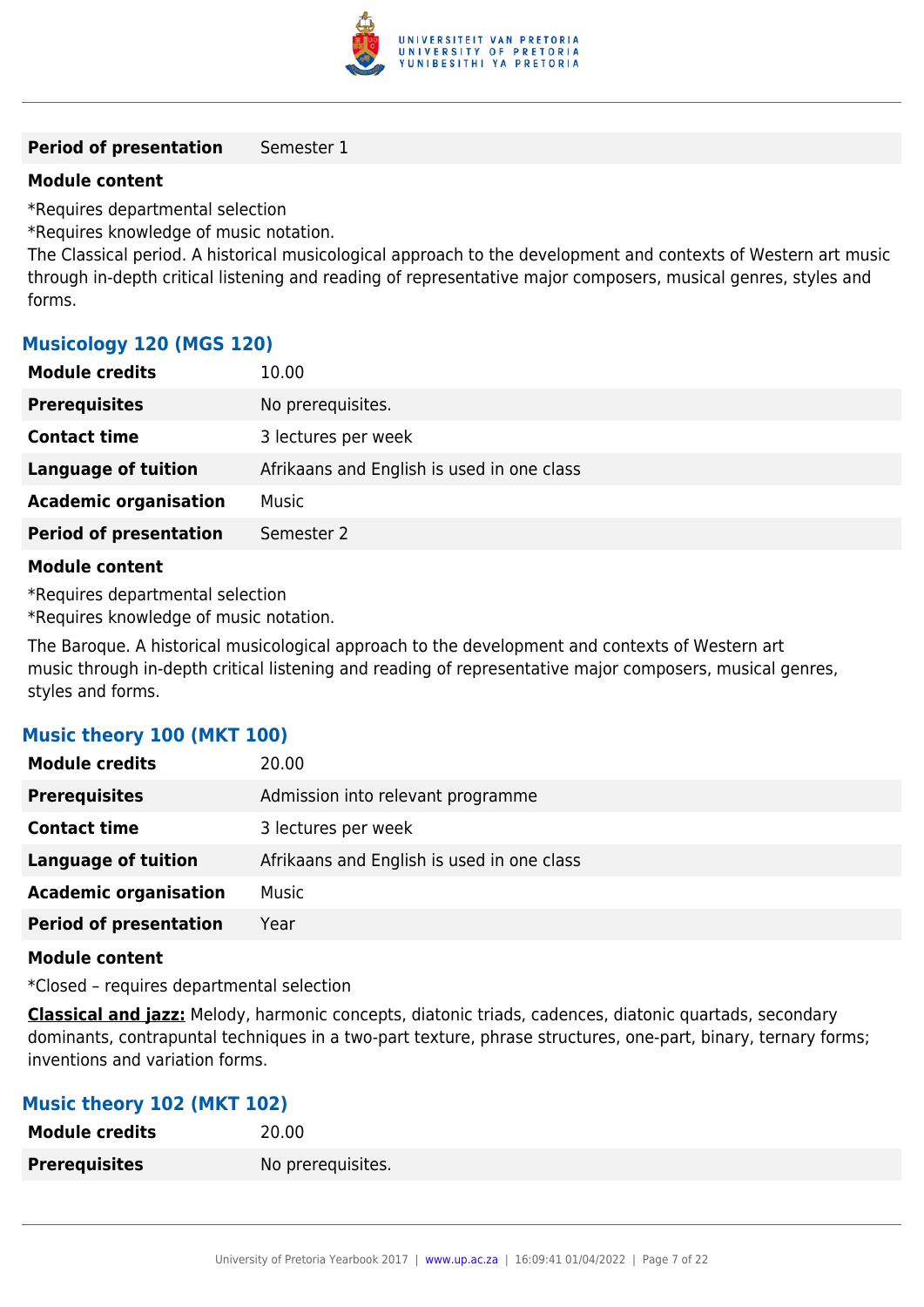

| <b>Contact time</b>           | 3 lectures per week                        |
|-------------------------------|--------------------------------------------|
| Language of tuition           | Afrikaans and English is used in one class |
| <b>Academic organisation</b>  | Music                                      |
| <b>Period of presentation</b> | Year                                       |

\*Closed – requires departmental selection

**Classical and jazz**: Melody, harmonic concepts, diatonic triads, cadences, diatonic quartads, secondary dominants, contrapuntal techniques in a two-part texture, phrase structures, one-part, binary, ternary forms; inventions and variation forms. This module is available for students who get less than 65% for the entrance theory test. Students with as pass mark of 75% and above may continue to MKT 200.

### **Elective modules**

### **Methodology: First instrument 100 (MME 100)**

| <b>Module credits</b>         | 10.00                                      |
|-------------------------------|--------------------------------------------|
| <b>Prerequisites</b>          | Admission into relevant programme          |
| <b>Contact time</b>           | 1 lecture per week                         |
| <b>Language of tuition</b>    | Afrikaans and English is used in one class |
| <b>Academic organisation</b>  | <b>Music</b>                               |
| <b>Period of presentation</b> | Year                                       |

### **Module content**

\*Closed – requires departmental selection

**Piano**: The methodology of basic elements of piano tuition as well as relevant repertoire up to grd 3 level of all recognised examination boards. Evaluation of beginner and technical books for beginner tuition.

**Jazz**: Technical skills and methods relevant to jazz improvisation, common forms and chord sequences,

elements of style and repertoire. (Compulsory with MEI 100 (jazz))

**Classical voice**: Physiology of the vocal mechanism; vocal hygiene; methodological concepts such as posture, breathing and phonation for singing; repertoire studies: Arie Antiche; voice classification.

### **Music education 170 (MPE 170)**

| <b>Module credits</b>         | 10.00                                                                |
|-------------------------------|----------------------------------------------------------------------|
| <b>Service modules</b>        | Faculty of Engineering, Built Environment and Information Technology |
| <b>Prerequisites</b>          | Admission into relevant programme                                    |
| <b>Contact time</b>           | 2 lectures per week                                                  |
| <b>Language of tuition</b>    | Afrikaans and English is used in one class                           |
| <b>Academic organisation</b>  | <b>Music</b>                                                         |
| <b>Period of presentation</b> | Year                                                                 |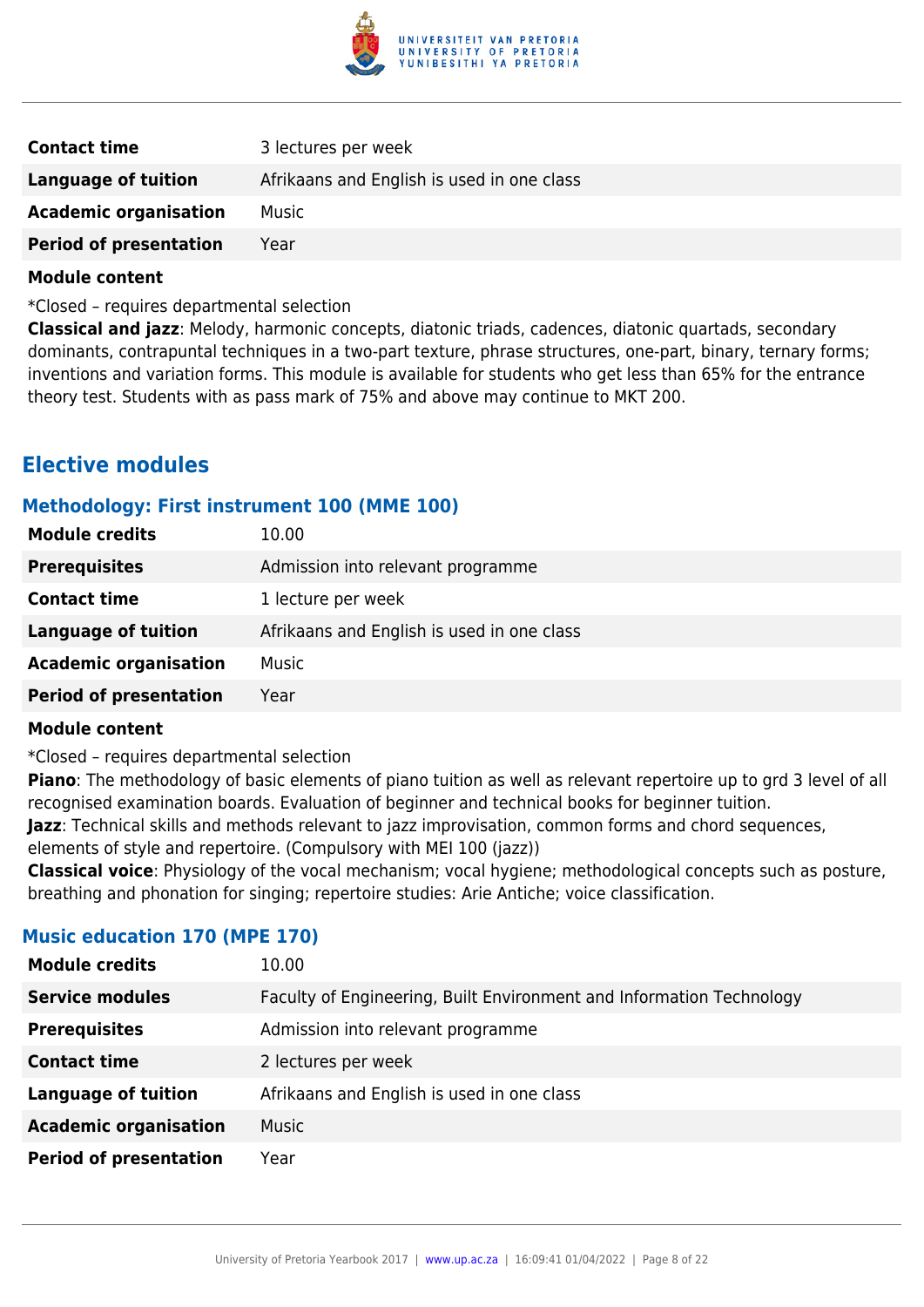

\*Closed – requires departmental selection

This module will cover a wide range of topics relevant for teaching music effectively and growing as a potential musician and music teacher. The teaching and learning experience will also include performing basic tasks in music technology that is required within a music career.

### **Second instrument 100 (MTI 100)**

| <b>Module credits</b>         | 10.00                                      |
|-------------------------------|--------------------------------------------|
| <b>Prerequisites</b>          | Admission into relevant programme          |
| <b>Contact time</b>           | 1 practical per week                       |
| <b>Language of tuition</b>    | Afrikaans and English is used in one class |
| <b>Academic organisation</b>  | Music                                      |
| <b>Period of presentation</b> | Year                                       |

### **Module content**

\*Closed – requires departmental selection

**In all instruments**: Technical work, sight reading, recital pieces of contrasting styles.

**In Jazz**: Repertoire, stylistic considerations, instrumental technique and performance demands for successful participation in a jazz ensemble.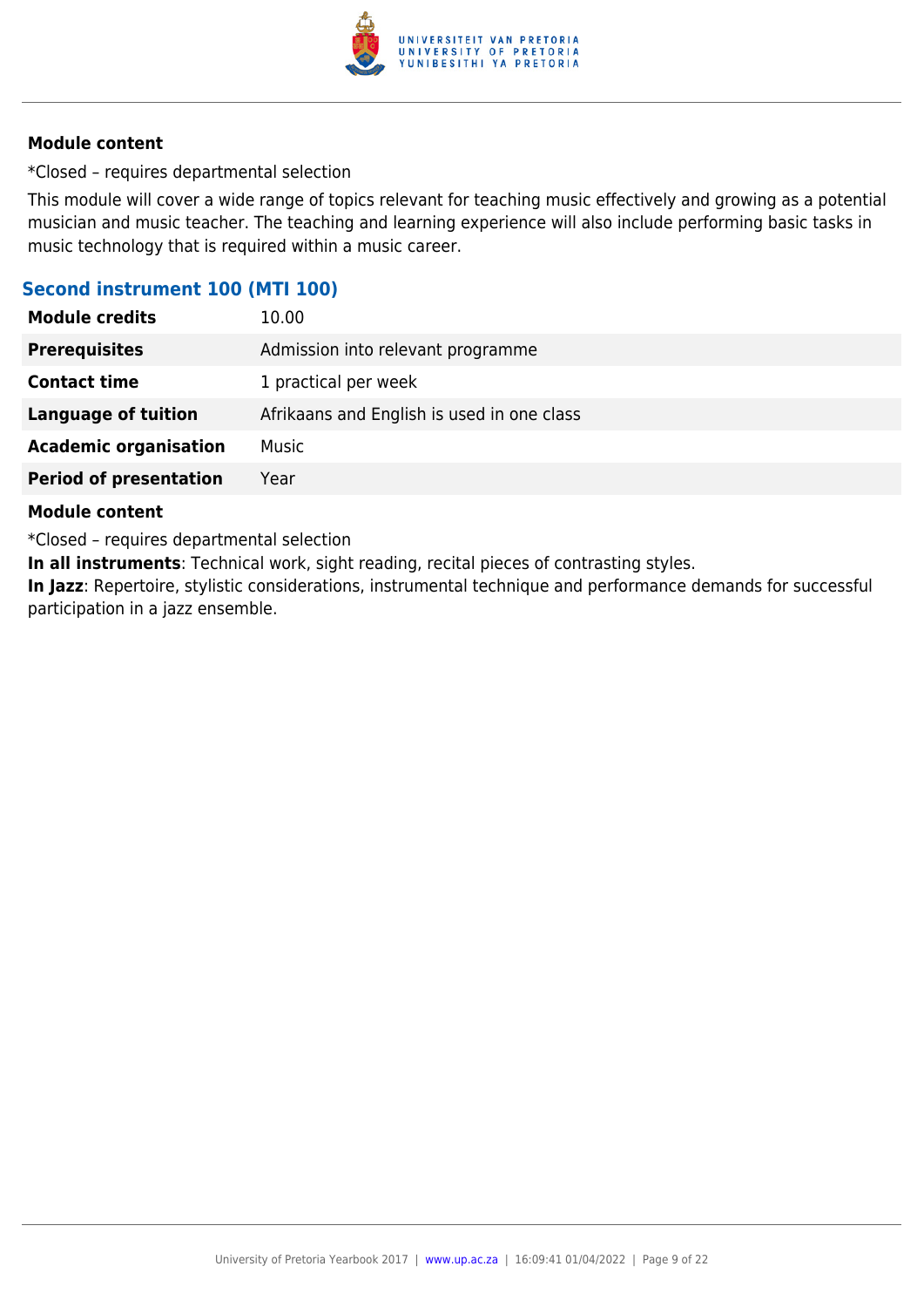

## Curriculum: Year 2

### **Minimum credits: 120**

Select two elective music modules at year level 2

### **Core modules**

### **Aural training 200 (GHO 200)**

| <b>Module credits</b>         | 12.00                                      |
|-------------------------------|--------------------------------------------|
| <b>Prerequisites</b>          | GHO 100                                    |
| <b>Contact time</b>           | 2 lectures per week                        |
| <b>Language of tuition</b>    | Afrikaans and English is used in one class |
| <b>Academic organisation</b>  | <b>Music</b>                               |
| <b>Period of presentation</b> | Year                                       |

### **Module content**

\*Closed – requires departmental selection

All major-, minor-, chromatic-, whole tone-, pentatonic scales, modes, intervals, 3 and 4 part chords in all inversions, recognition of chromatic chord progressions and improvisation, modulations, rhythmic and melodic sight-singing/dictation based on the movable doh system, in Western and African music.

### **First instrument 200 (MEI 200)**

| <b>Module credits</b>         | 30.00                                      |
|-------------------------------|--------------------------------------------|
| <b>Prerequisites</b>          | <b>MEI 100</b>                             |
| <b>Contact time</b>           | 1 practical per week                       |
| <b>Language of tuition</b>    | Afrikaans and English is used in one class |
| <b>Academic organisation</b>  | <b>Music</b>                               |
| <b>Period of presentation</b> | Year                                       |

### **Module content**

\*Closed – requires departmental selection. Technical work, recital pieces, sight reading. **In all instruments**: Technical work, sight reading, performance skills, recital pieces of contrasting styles. **In Jazz**: Students enrolled for MEI 200 (jazz), must take MME 200 (jazz) & MTI 200 (jazz ensemble). Prerequisite is MEI 100 (jazz).

### **Musicology 210 (MGS 210)**

| <b>Module credits</b> | 12.00                                      |
|-----------------------|--------------------------------------------|
| <b>Prerequisites</b>  | MGS 110, MGS 120                           |
| <b>Contact time</b>   | 3 lectures per week                        |
| Language of tuition   | Afrikaans and English is used in one class |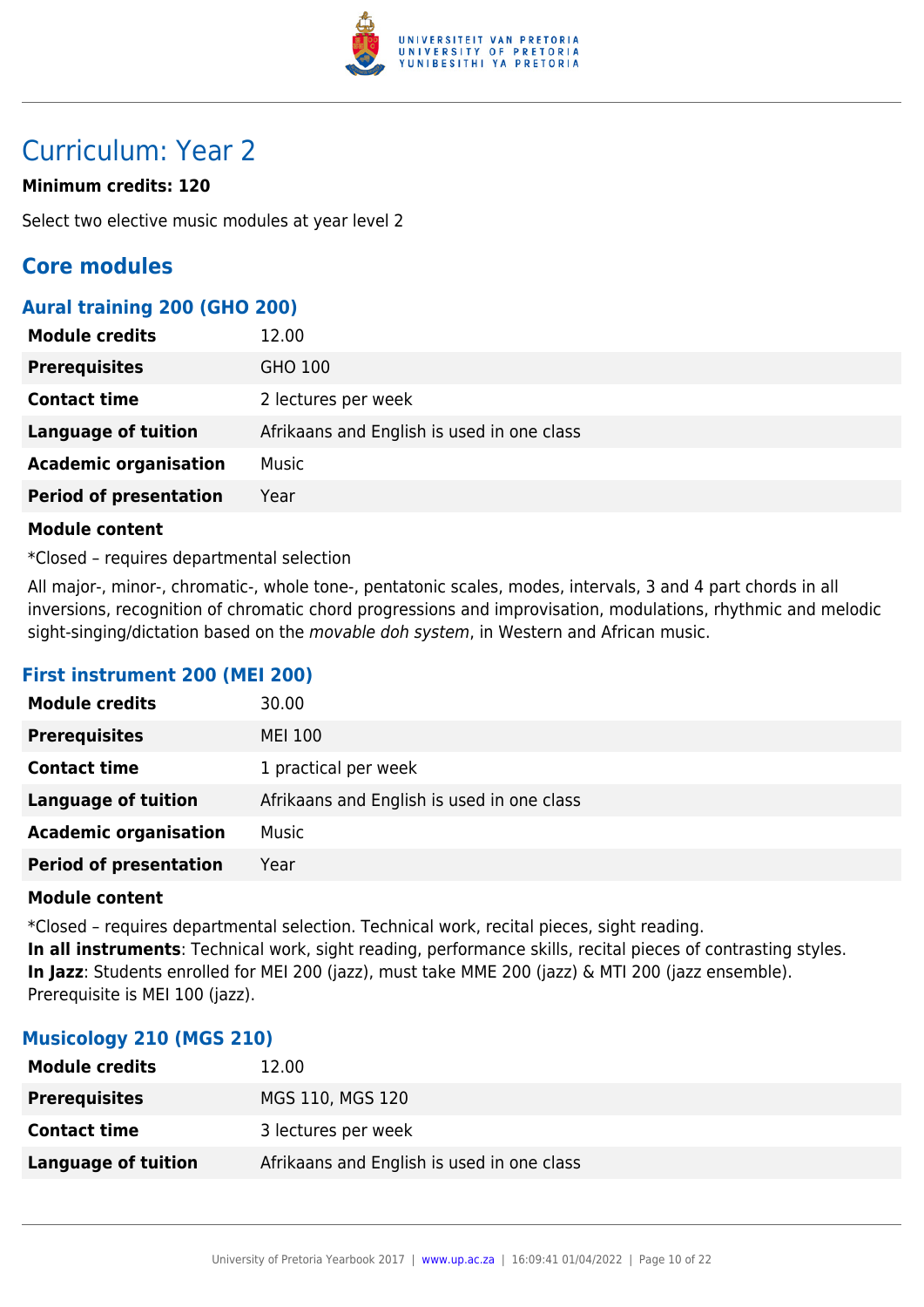

**Academic organisation** Music

**Period of presentation** Semester 1

### **Module content**

\*Hierdie inligting is slegs in Engels beskikbaar.

\*Requires knowledge of music notation.

The nineteenth century. A historical musicological approach to the development and contexts of Western art music through in-depth critical listening and reading of representative major composers, musical genres, styles and forms.

### **Musicology 220 (MGS 220)**

| <b>Module credits</b>         | 12.00                                      |
|-------------------------------|--------------------------------------------|
| <b>Prerequisites</b>          | MGS 110, MGS 120                           |
| <b>Contact time</b>           | 3 lectures per week                        |
| Language of tuition           | Afrikaans and English is used in one class |
| <b>Academic organisation</b>  | Music                                      |
| <b>Period of presentation</b> | Semester 2                                 |

### **Module content**

\*Requires knowledge of music notation.

Twentieth-century music. A historical musicological approach to the development and contexts of Western art music through in-depth critical listening and reading of representative major composers, musical genres, styles and forms.

### **Music theory 200 (MKT 200)**

| <b>Module credits</b>         | 30.00                                      |
|-------------------------------|--------------------------------------------|
| <b>Prerequisites</b>          | <b>MKT 100</b>                             |
| <b>Contact time</b>           | 3 lectures per week                        |
| <b>Language of tuition</b>    | Afrikaans and English is used in one class |
| <b>Academic organisation</b>  | Music                                      |
| <b>Period of presentation</b> | Year                                       |

### **Module content**

\*Closed – requires departmental selection

Modulation with any key relationship, general chromatic chords, complex chord structures, contrapuntal techniques in a three-part texture, rondo form, sonata form, canon, fugue.

### **Elective modules**

### **Methodology: First instrument 200 (MME 200)**

**Module credits** 12.00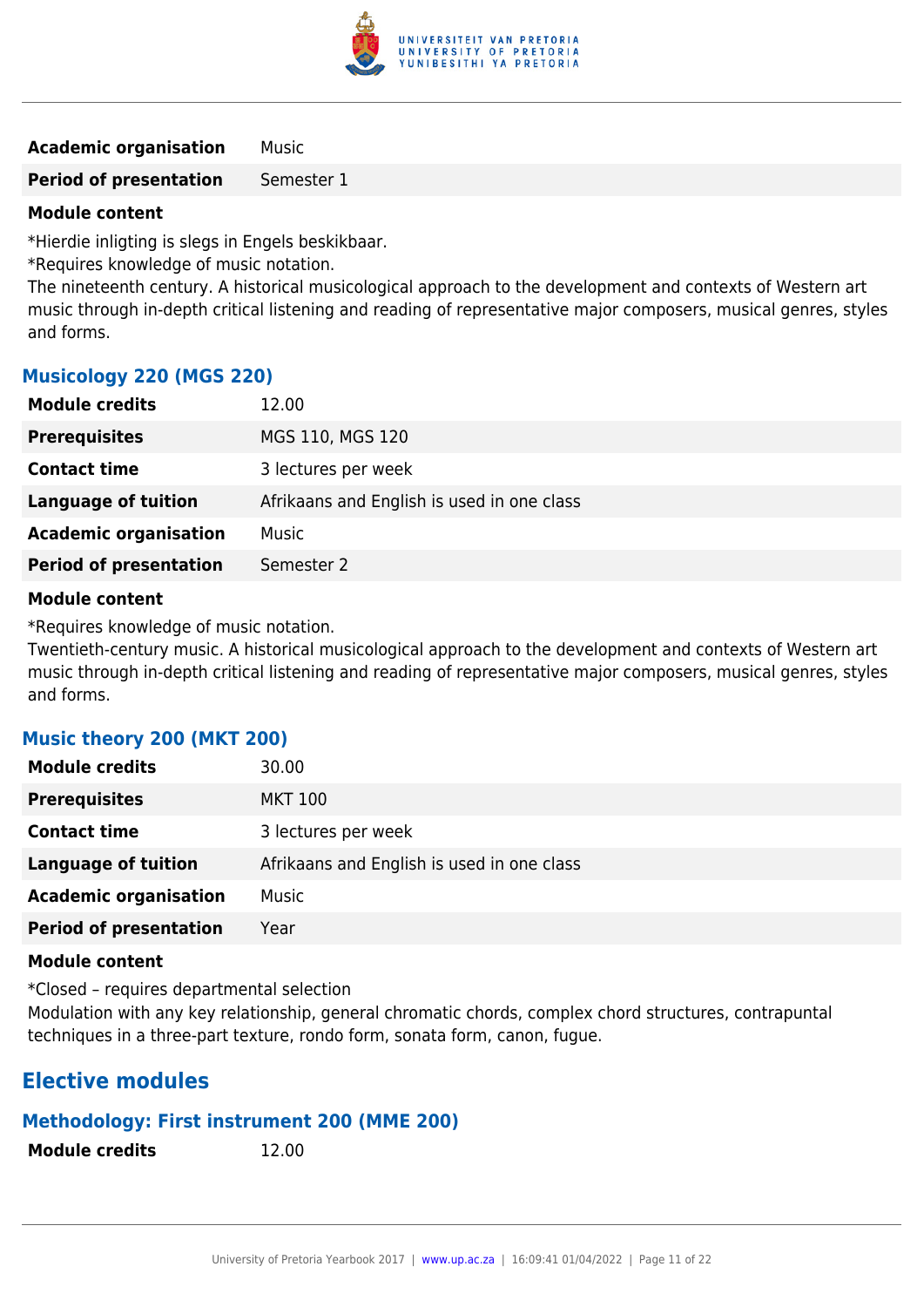

| <b>Prerequisites</b>          | MME 100                                    |
|-------------------------------|--------------------------------------------|
| <b>Contact time</b>           | 1 lecture per week                         |
| <b>Language of tuition</b>    | Afrikaans and English is used in one class |
| <b>Academic organisation</b>  | Music                                      |
| <b>Period of presentation</b> | Year                                       |

\*Closed – requires departmental selection

**Piano**: The methodology of basic elements of piano tuition as well as relevant repertoire up to grd 3 level of all recognised examination boards. Evaluation of beginner and technical books for beginner tuition.

**Jazz**: Technical skills and methods relevant to jazz improvisation, common forms and chord sequences,

elements of style and repertoire. (Compulsory with MEI 100 (jazz))

**Classical voice**: Physiology of the vocal mechanism; vocal hygiene; methodological concepts such as posture, breathing and phonation for singing; repertoire studies: Arie Antiche; voice classification.

### **Music education 270 (MPE 270)**

| <b>Module credits</b>         | 12.00                                      |
|-------------------------------|--------------------------------------------|
| <b>Prerequisites</b>          | <b>MPE 170</b>                             |
| <b>Contact time</b>           | 2 lectures per week                        |
| Language of tuition           | Afrikaans and English is used in one class |
| <b>Academic organisation</b>  | Music                                      |
| <b>Period of presentation</b> | Year                                       |
|                               |                                            |

### **Module content**

\*Closed – requires departmental selection

This module will direct you to develop your own musical understanding and your understanding of teaching processes.

### **Second instrument 200 (MTI 200)**

| <b>Module credits</b>         | 12.00                                      |
|-------------------------------|--------------------------------------------|
| <b>Prerequisites</b>          | <b>MTI 100</b>                             |
| <b>Contact time</b>           | 1 practical per week                       |
| <b>Language of tuition</b>    | Afrikaans and English is used in one class |
| <b>Academic organisation</b>  | <b>Music</b>                               |
| <b>Period of presentation</b> | Year                                       |

### **Module content**

\*Closed – requires departmental selection

**In all instruments**: Technical work, sight reading, and recital pieces of contrasting styles.

**In Jazz**: Repertoire, stylistic considerations, instrumental technique and performance demands for successful participation in a jazz ensemble.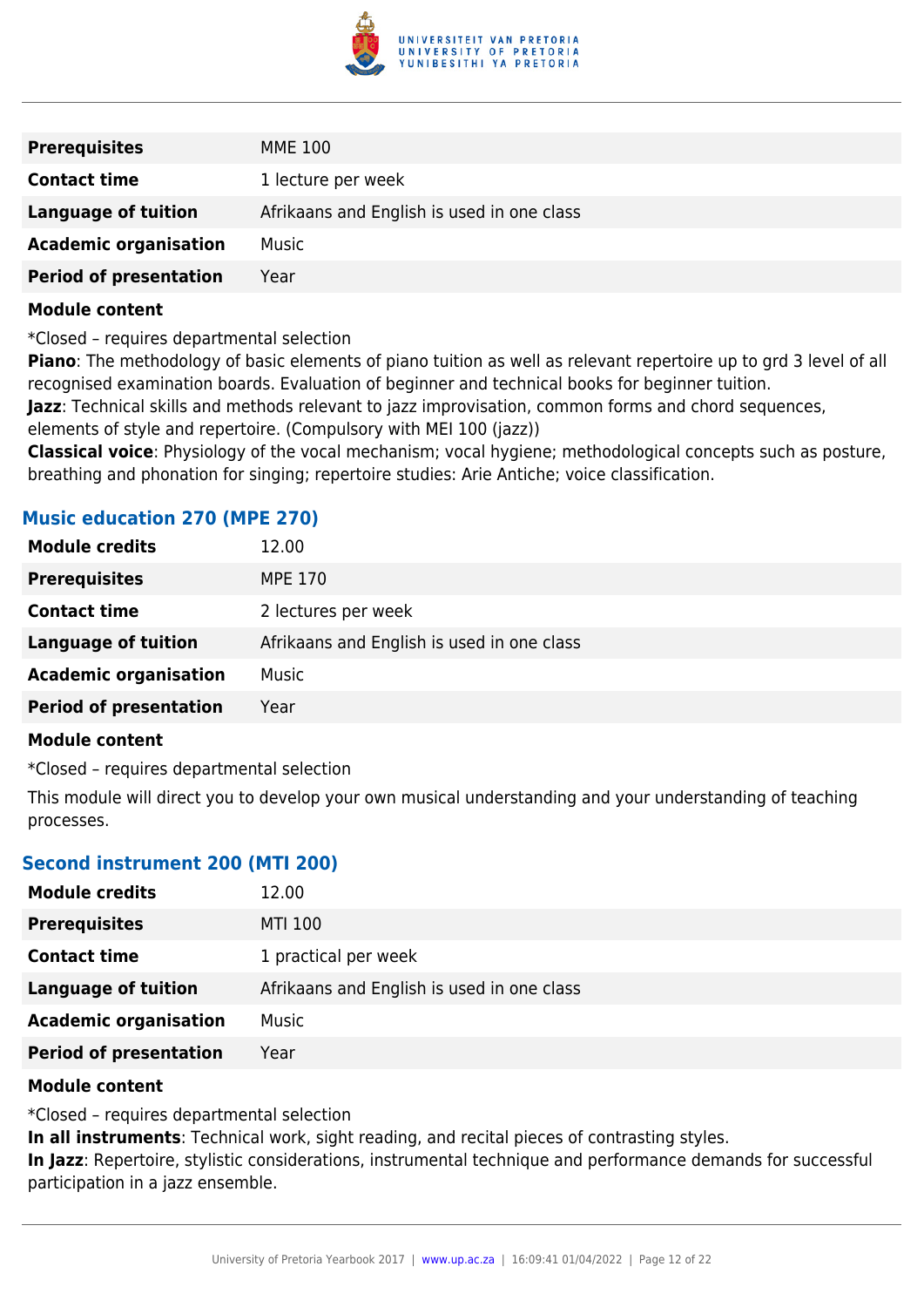

### **Composition and orchestration 200 (KPS 200)**

| <b>Module credits</b>         | 12.00                                      |
|-------------------------------|--------------------------------------------|
| <b>Prerequisites</b>          | Admission into relevant programme          |
| <b>Contact time</b>           | 2 lectures per week                        |
| <b>Language of tuition</b>    | Afrikaans and English is used in one class |
| <b>Academic organisation</b>  | Music                                      |
| <b>Period of presentation</b> | Year                                       |
| <b>Module content</b>         |                                            |

\*Closed – requires departmental selection Composition and orchestration Introduction to composition, notation and orchestration techniques.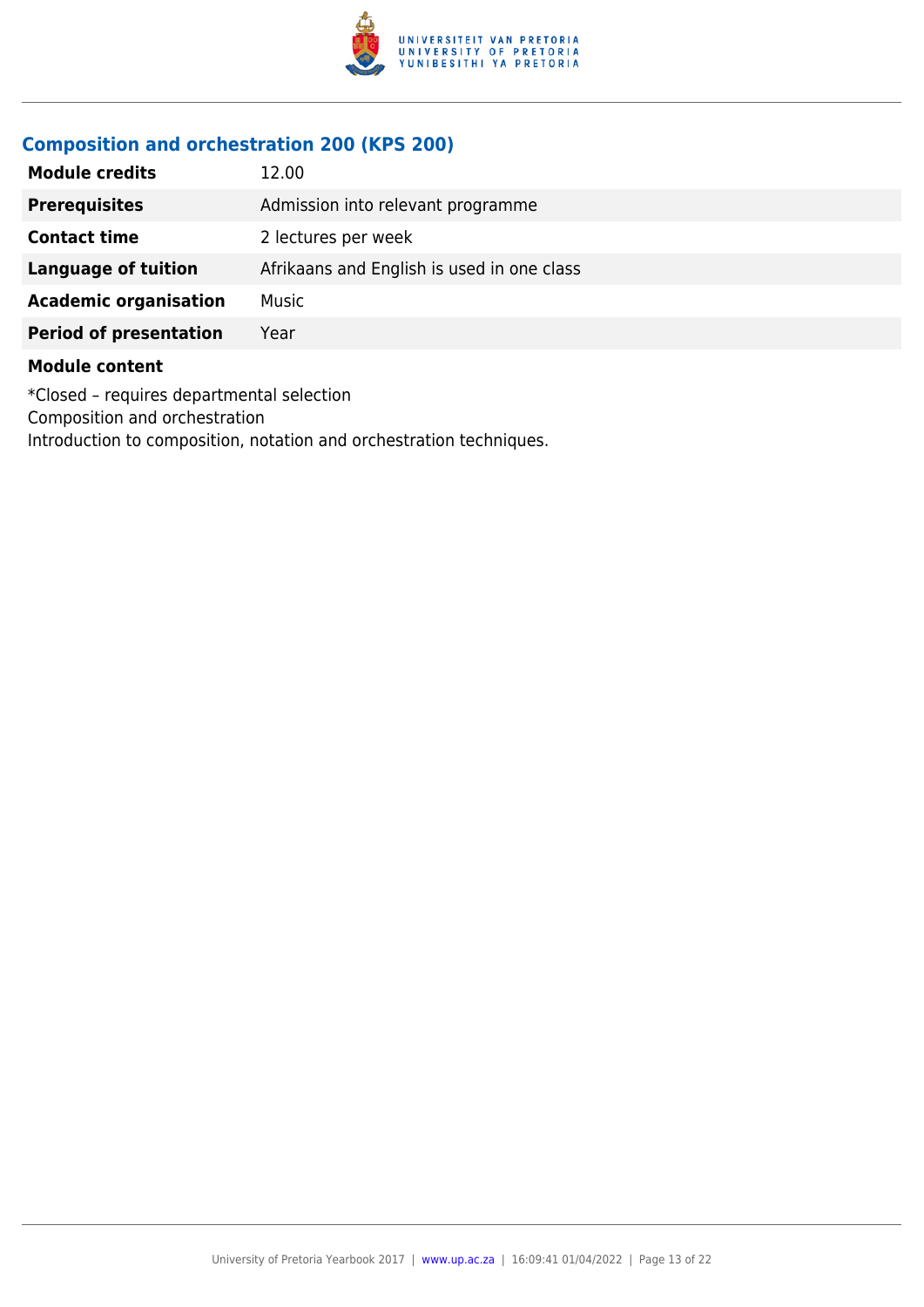

## Curriculum: Year 3

### **Minimum credits: 120**

Select 3 elective modules at year level 3

### **Core modules**

### **First instrument 300 (MEI 300)**

| <b>Module credits</b>         | 30.00                                      |
|-------------------------------|--------------------------------------------|
| <b>Prerequisites</b>          | <b>MEI 200</b>                             |
| <b>Contact time</b>           | 1 practical per week                       |
| <b>Language of tuition</b>    | Afrikaans and English is used in one class |
| <b>Academic organisation</b>  | Music                                      |
| <b>Period of presentation</b> | Year                                       |

### **Module content**

\*Closed – requires departmental selection. Technical work, recital pieces, sight reading. **In all instruments**: Technical work, sight reading, performance skills, recital pieces of contrasting styles. **In Jazz**: Prerequisite is MEI 200 (jazz).

### **Musicology 310 (MGS 310)**

| <b>Module credits</b>         | 18.00                                      |
|-------------------------------|--------------------------------------------|
| <b>Prerequisites</b>          | MGS 210, 220                               |
| <b>Contact time</b>           | 3 lectures per week                        |
| <b>Language of tuition</b>    | Afrikaans and English is used in one class |
| <b>Academic organisation</b>  | Music                                      |
| <b>Period of presentation</b> | Semester 1                                 |

### **Module content**

\*Requires knowledge of music notation

South African art music. A historical musicological approach to the development and contexts of Western art music through in-depth critical listening and reading of representative major composers, musical genres, styles and forms.

### **Musicology 320 (MGS 320)**

| <b>Module credits</b>        | 18.00                                      |
|------------------------------|--------------------------------------------|
| <b>Prerequisites</b>         | MGS 210, 220                               |
| <b>Contact time</b>          | 3 lectures per week                        |
| Language of tuition          | Afrikaans and English is used in one class |
| <b>Academic organisation</b> | Music                                      |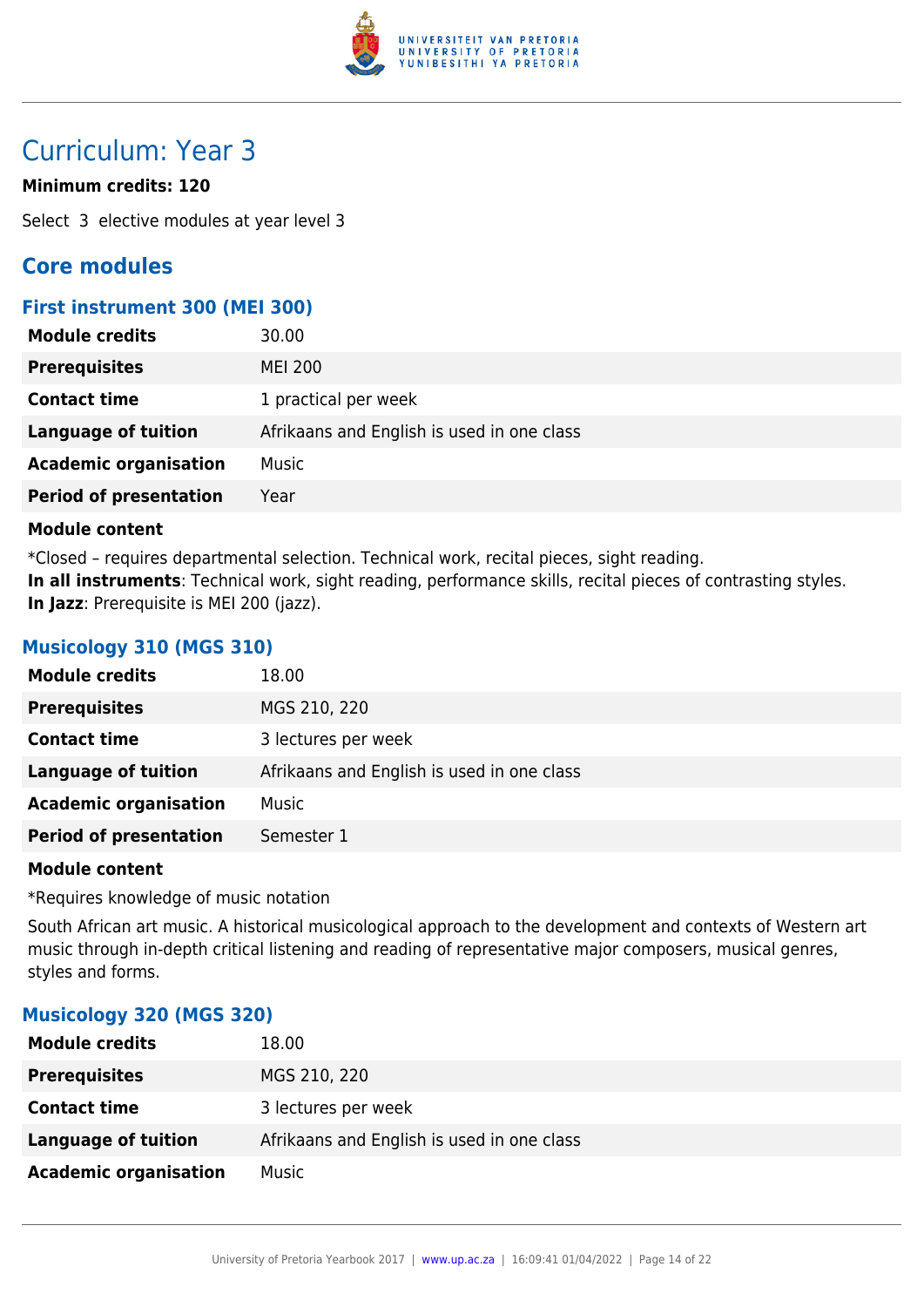

#### **Period of presentation** Semester 2

### **Module content**

\*Requires knowledge of music notation. Jazz and contemporary popular music styles.

### **Elective modules**

### **Composition and orchestration 300 (KPS 300)**

| <b>Module credits</b>         | 18.00                                      |
|-------------------------------|--------------------------------------------|
| <b>Prerequisites</b>          | Admission into relevant programme          |
| <b>Contact time</b>           | 2 lectures per week                        |
| Language of tuition           | Afrikaans and English is used in one class |
| <b>Academic organisation</b>  | Music                                      |
| <b>Period of presentation</b> | Year                                       |
|                               |                                            |

### **Module content**

\*Closed – requires departmental selection

Orchestration in classical and romantic idioms. Own compositions: works for small and bigger ensembles – jazz or contemporary idioms.

### **Capita selecta: Music 300 (MCS 300)**

| <b>Module credits</b>         | 18.00                                      |
|-------------------------------|--------------------------------------------|
| <b>Prerequisites</b>          | Admission into relevant programme          |
| <b>Contact time</b>           | 2 lectures per week                        |
| Language of tuition           | Afrikaans and English is used in one class |
| <b>Academic organisation</b>  | <b>Music</b>                               |
| <b>Period of presentation</b> | Year                                       |
|                               |                                            |

### **Module content**

\*Closed – requires departmental selection

Specialisation in either Western, African or jazz ensemble music – the history, general repertoire knowledge, collaborative performance skills, recital pieces of contrasting styles.

**In Jazz**: Jazz styles, analysis and improvisation concepts through practice and performance of relevant jazz repertoire. Prerequisite is MME 200 (jazz) and MEI 200 (jazz).

### **Music technology 302 (MCS 302)**

| <b>Module credits</b>  | 18.00                                                                |
|------------------------|----------------------------------------------------------------------|
| <b>Service modules</b> | Faculty of Engineering, Built Environment and Information Technology |
| <b>Prerequisites</b>   | Admission into relevant programme                                    |
| <b>Contact time</b>    | 2 lectures per week                                                  |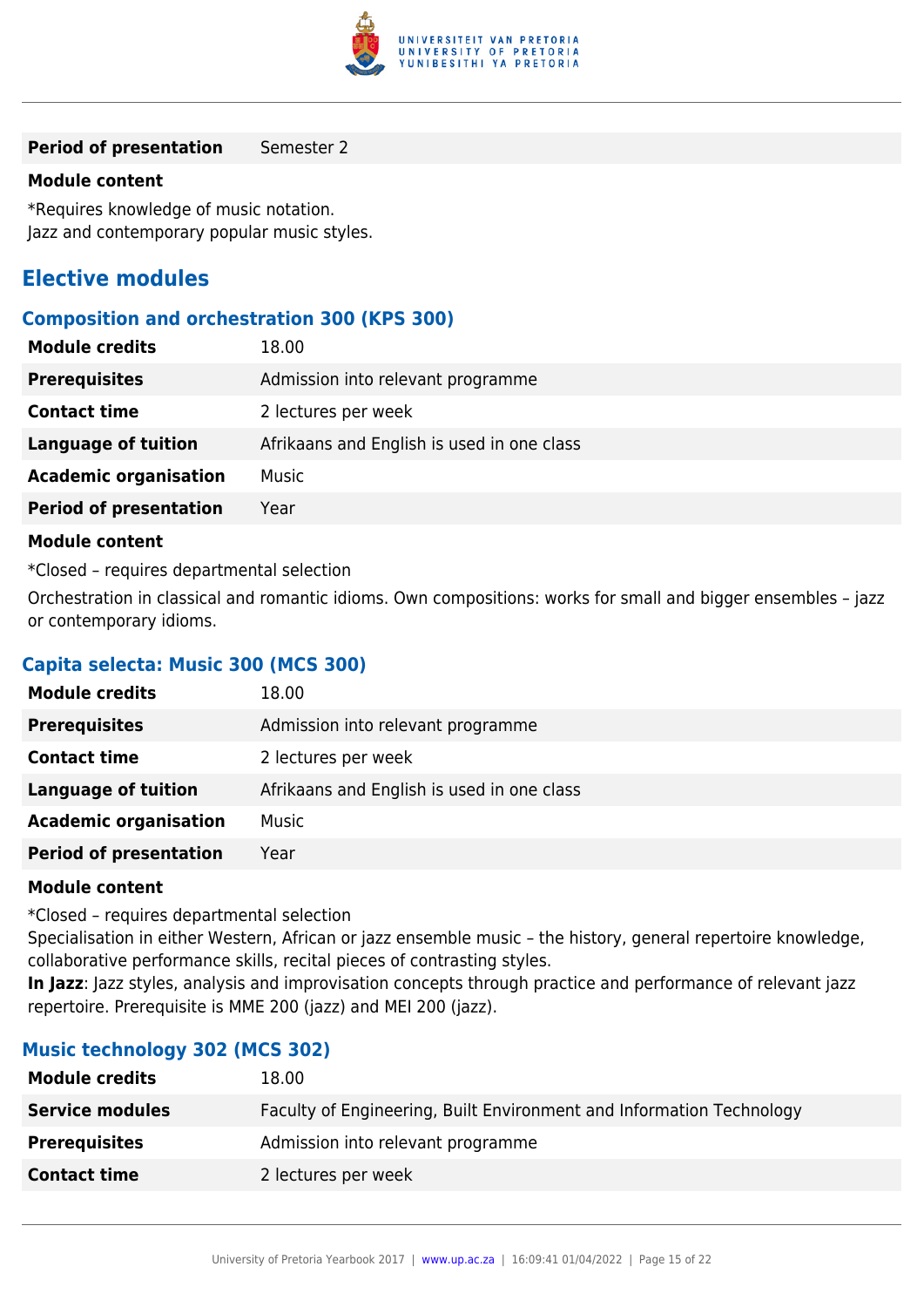

| Language of tuition           | Afrikaans and English is used in one class |
|-------------------------------|--------------------------------------------|
| <b>Academic organisation</b>  | Music                                      |
| <b>Period of presentation</b> | Year                                       |

\*Closed – requires departmental selection A foundation of music technology tailored towards the educational needs of the musician.

### **Music theory 300 (MKT 300)**

| <b>Module credits</b>                                                                                                                                                                                                           | 18.00                                      |
|---------------------------------------------------------------------------------------------------------------------------------------------------------------------------------------------------------------------------------|--------------------------------------------|
| <b>Prerequisites</b>                                                                                                                                                                                                            | <b>MKT 200</b>                             |
| <b>Contact time</b>                                                                                                                                                                                                             | 3 lectures per week                        |
| <b>Language of tuition</b>                                                                                                                                                                                                      | Afrikaans and English is used in one class |
| <b>Academic organisation</b>                                                                                                                                                                                                    | <b>Music</b>                               |
| <b>Period of presentation</b>                                                                                                                                                                                                   | Year                                       |
| <b>Module content</b>                                                                                                                                                                                                           |                                            |
| $\sim$ 2008 . The contract of the contract of the contract of the contract of the contract of the contract of the contract of the contract of the contract of the contract of the contract of the contract of the contract of t |                                            |

\*Closed – requires departmental selection Procedures of Romanticism.

### **Music entrepreneurship 300 (MKZ 300)**

| <b>Module credits</b>         | 18.00                                      |
|-------------------------------|--------------------------------------------|
| <b>Prerequisites</b>          | Admission into relevant programme          |
| <b>Contact time</b>           | 2 lectures per week                        |
| Language of tuition           | Afrikaans and English is used in one class |
| <b>Academic organisation</b>  | Music                                      |
| <b>Period of presentation</b> | Year                                       |
|                               |                                            |

### **Module content**

\*Closed – requires departmental selection

An overview of music entrepreneurship by exploring concepts such as entrepreneurship, macro-and micro economic environments, how to create a business venture, project management, marketing, writing a business plan, basic accounting and financial management. It aims to prepare students for a portfolio career approach by managing the many facets of being a musician.

### **Methodology: First instrument 300 (MME 300)**

| <b>Module credits</b> | 18.00                                      |
|-----------------------|--------------------------------------------|
| <b>Prerequisites</b>  | MME 200                                    |
| <b>Contact time</b>   | 2 lectures per week                        |
| Language of tuition   | Afrikaans and English is used in one class |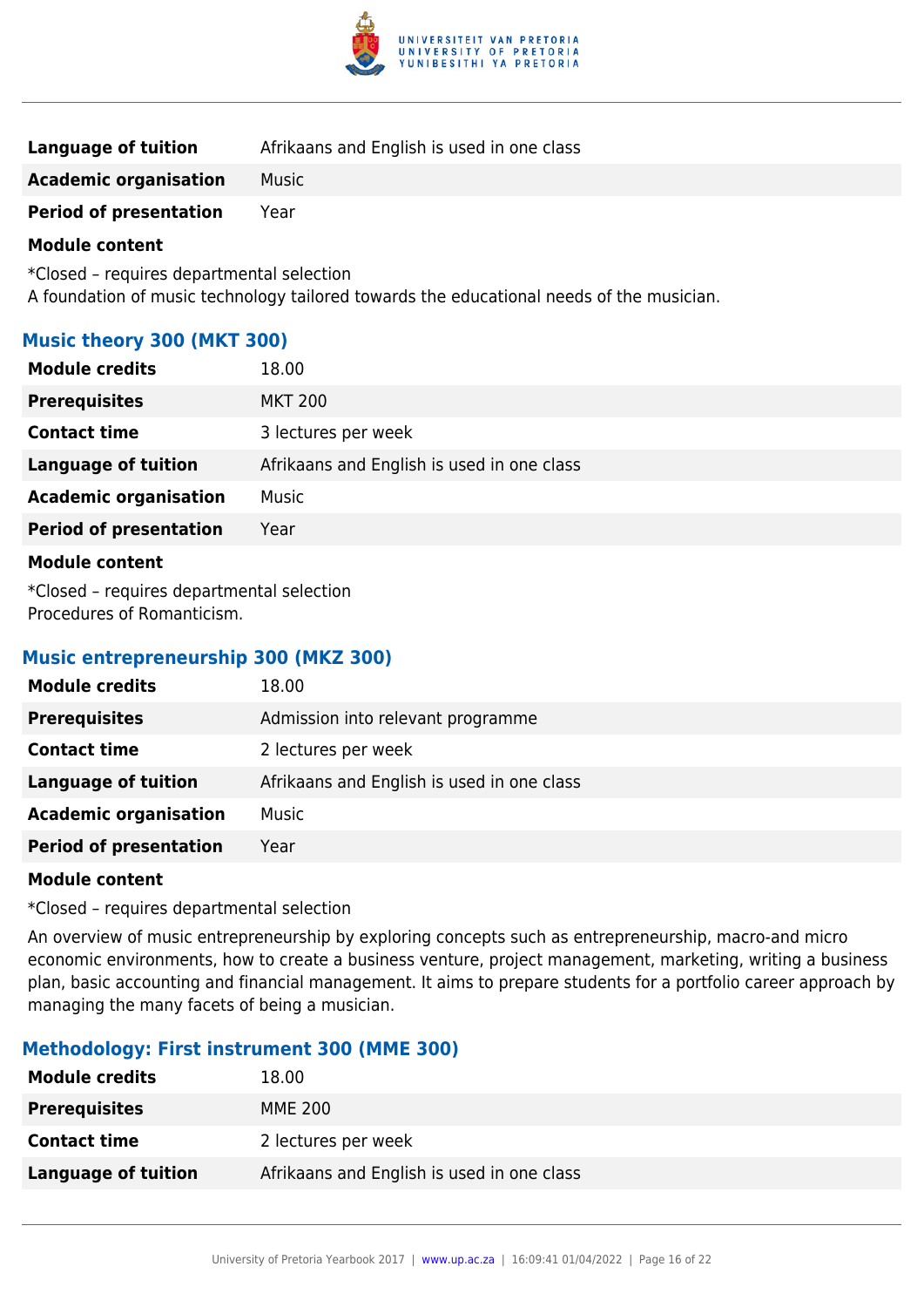

**Academic organisation** Music

**Period of presentation** Year

### **Module content**

\*Closed – requires departmental selection

**Piano**: Advanced elements of tuition. The schools of technique, rubato and agogics, practice methods, memory function, study of the repertoire of all style periods up to Teachers' Licentiate level of all recognised examination boards.

**Classical voice**: International Phonetic Alphabet (IPA) for French; French diction for singers; the French mélodie; voice classification in-depth (continuance of MME 200), Fach-appropriate repertoire; the interpretation of style elements of the Baroque, Classical, Bel Canto, Romantic and Verismo eras.

### **Music education 370 (MPE 370)**

| <b>Module credits</b>         | 18.00                                      |
|-------------------------------|--------------------------------------------|
| <b>Prerequisites</b>          | <b>MPE 270</b>                             |
| <b>Contact time</b>           | 2 lectures per week                        |
| Language of tuition           | Afrikaans and English is used in one class |
| <b>Academic organisation</b>  | Music                                      |
| <b>Period of presentation</b> | Year                                       |

### **Module content**

\*Closed – requires departmental selection

This module will guide you to be a successful music teacher. It will lead you in the process to be able to choose what you teach and the ways in which you choose to teach in a variety of teaching milieus, communities and contexts.

### **Second instrument 300 (MTI 300)**

| <b>Module credits</b>         | 18.00                                      |
|-------------------------------|--------------------------------------------|
| <b>Prerequisites</b>          | <b>MTI 200</b>                             |
| <b>Contact time</b>           | 1 practical per week                       |
| <b>Language of tuition</b>    | Afrikaans and English is used in one class |
| <b>Academic organisation</b>  | Music                                      |
| <b>Period of presentation</b> | Year                                       |
|                               |                                            |

### **Module content**

\*Closed – requires departmental selection

In all instruments: Technical work, sight reading and recital pieces of contrasting styles.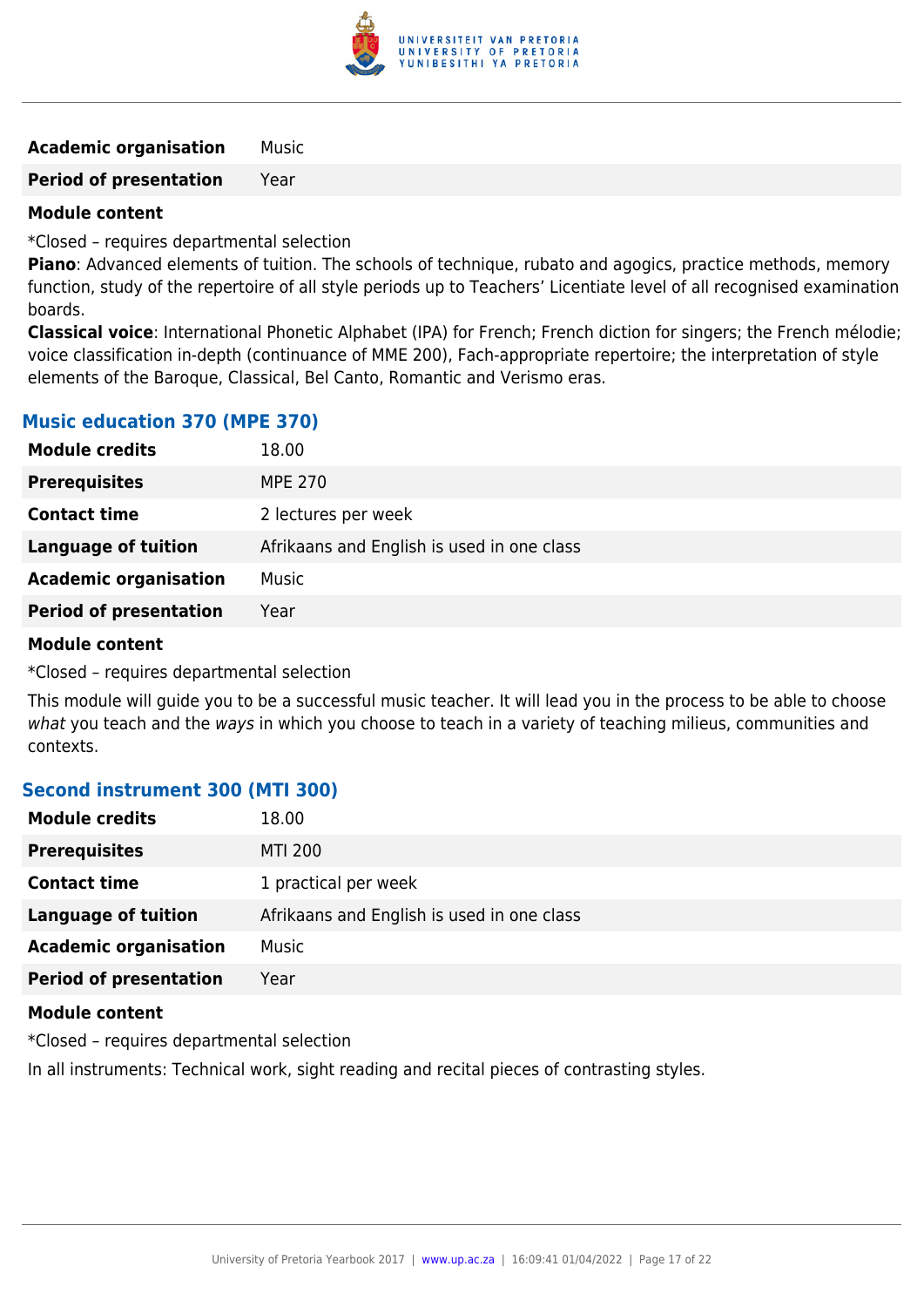

## Curriculum: Final year

### **Minimum credits: 120**

Select 2 elective modules to the value of 80 credits

### **Core modules**

### **Research essay 400 (MKS 400)**

| <b>Module credits</b>         | 40.00                                      |
|-------------------------------|--------------------------------------------|
| <b>Prerequisites</b>          | No prerequisites.                          |
| <b>Contact time</b>           | 1 lecture per week                         |
| Language of tuition           | Afrikaans and English is used in one class |
| <b>Academic organisation</b>  | Music                                      |
| <b>Period of presentation</b> | Year                                       |

### **Module content**

\*Closed - requires departmental selection

Development of research methodology knowledge and skills in order to compile a research proposal. A supervisor will be allocated under whose guidance the student should conduct the proposed research, culminating in a research report on a music topic of 7 500 to 9 000 words.

### **Elective modules**

### **Composition and orchestration 400 (KPS 400)**

| <b>Module credits</b>         | 40.00                                      |
|-------------------------------|--------------------------------------------|
| <b>Prerequisites</b>          | Admission into relevant programme          |
| <b>Contact time</b>           | 2 lectures per week                        |
| <b>Language of tuition</b>    | Afrikaans and English is used in one class |
| <b>Academic organisation</b>  | Music                                      |
| <b>Period of presentation</b> | Year                                       |

### **Module content**

\*Closed – requires departmental selection Orchestration in a more modern/jazz idiom. Composition of more complex works for bigger ensembles – jazz or contemporary idiom.

### **Capita selecta: Music 401 (MCS 401)**

| <b>Module credits</b> | 40.00                             |
|-----------------------|-----------------------------------|
| <b>Prerequisites</b>  | Admission into relevant programme |
| <b>Contact time</b>   | 2 lectures per week               |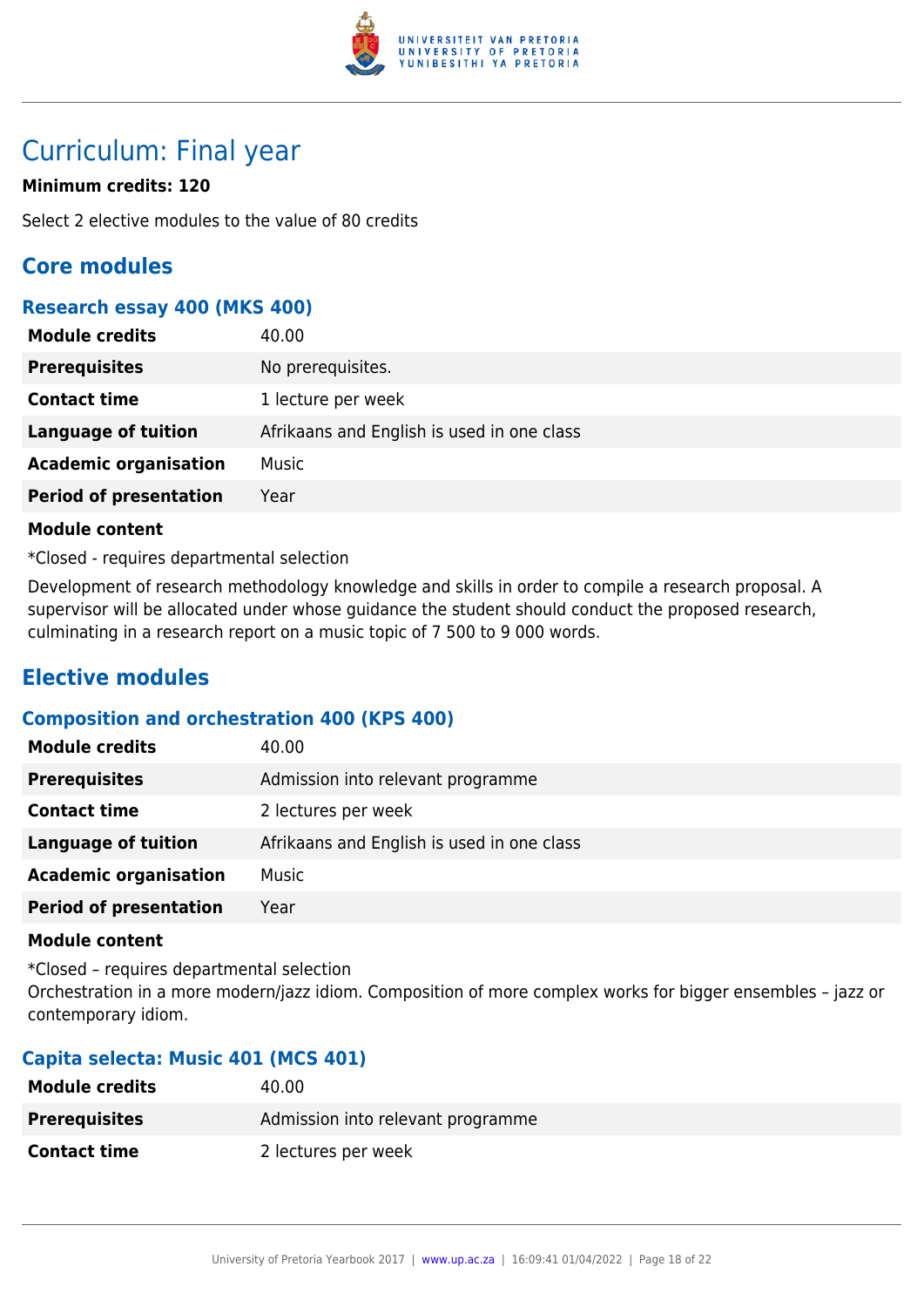

| Language of tuition                                                                                           | Module is presented in English |
|---------------------------------------------------------------------------------------------------------------|--------------------------------|
| <b>Academic organisation</b>                                                                                  | Music                          |
| <b>Period of presentation</b>                                                                                 | Year                           |
| Marado de la calculação de la calculação de la calculação de la calculação de la calculação de la contradicta |                                |

\*Closed – requires departmental selection

**In Chamber Music**: Specialisation in either Western, African or jazz ensemble music – historic background, collaborative instrumental performance skills, recital pieces of contrasting styles.

**In Jazz**: Jazz styles, analysis and advanced improvisation concepts through practice and performance of relevant jazz repertoire. Jazz performance students must take MEI 403.

Prerequisite is MSC 300 (jazz).

**In Music Therapy**: An introduction to music therapy theory and practice.

### **Capita selecta: Music 402 (MCS 402)**

| <b>Module credits</b>         | 40.00                                                                |
|-------------------------------|----------------------------------------------------------------------|
| <b>Service modules</b>        | Faculty of Engineering, Built Environment and Information Technology |
| <b>Prerequisites</b>          | Admission into relevant programme                                    |
| <b>Contact time</b>           | 2 lectures per week                                                  |
| <b>Language of tuition</b>    | Module is presented in English                                       |
| <b>Academic organisation</b>  | <b>Music</b>                                                         |
| <b>Period of presentation</b> | Year                                                                 |

### **Module content**

\*Closed – requires departmental selection Aspects of music technology or African music.

### **First instrument 400 (MEI 400)**

| <b>Module credits</b>         | 40.00                          |
|-------------------------------|--------------------------------|
| <b>Prerequisites</b>          | <b>MEI 300</b>                 |
| <b>Contact time</b>           | 1 practical per week           |
| <b>Language of tuition</b>    | Module is presented in English |
| <b>Academic organisation</b>  | Music                          |
| <b>Period of presentation</b> | Year                           |

### **Module content**

\*Closed – requires departmental selection. Technical work, recital pieces, sight reading. **In all instruments**: Performance skills, recital pieces of contrasting styles. **In Jazz**: Note: Prerequisite is MSC 300 (jazz) and MEI 300.

### **First instrument 403 (MEI 403)**

**Module credits** 40.00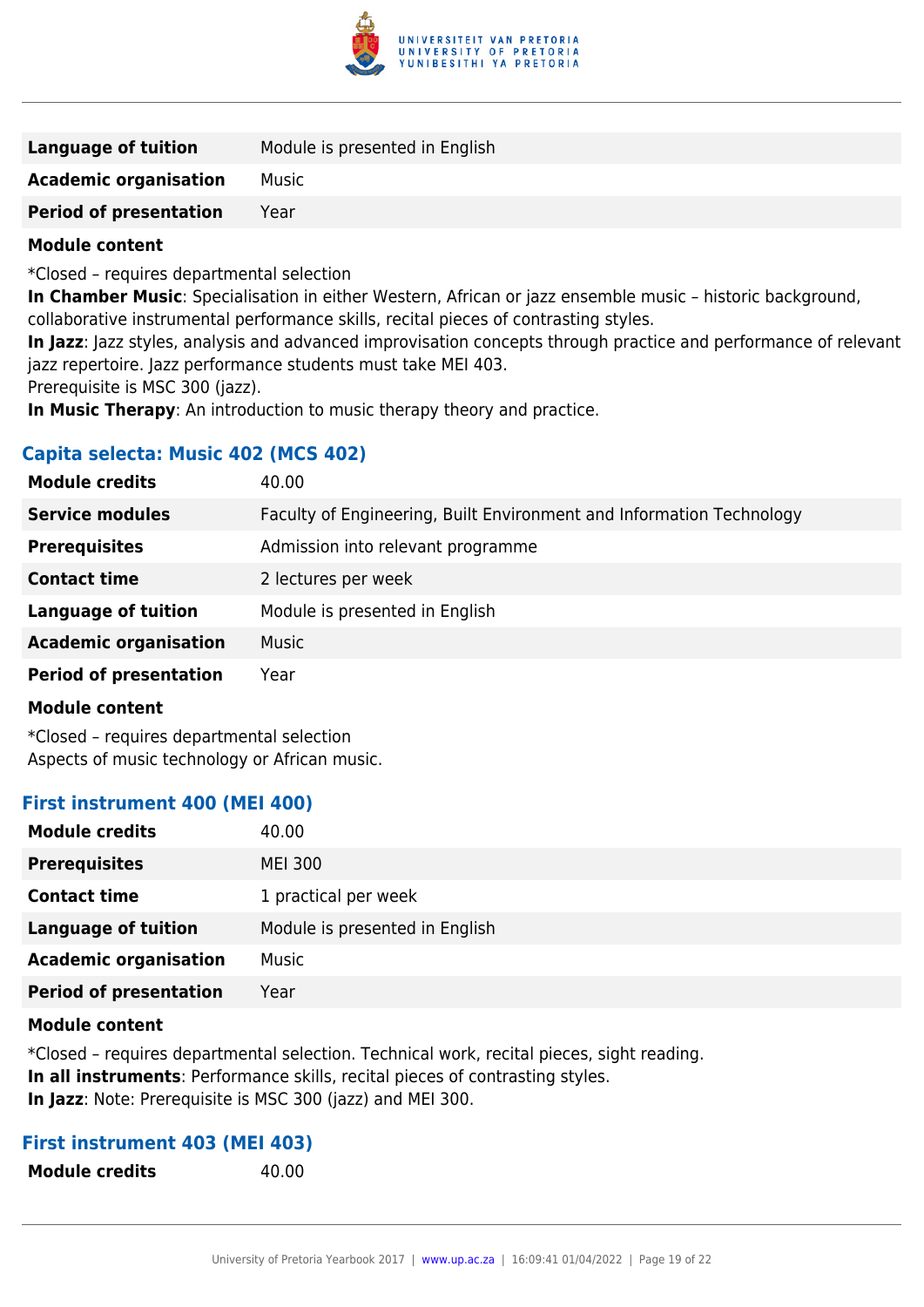

| <b>Prerequisites</b>          | MEI 300                        |
|-------------------------------|--------------------------------|
| <b>Contact time</b>           | 1 practical per week           |
| <b>Language of tuition</b>    | Module is presented in English |
| <b>Academic organisation</b>  | Music                          |
| <b>Period of presentation</b> | Year                           |

\*Closed – requires departmental selection. Public recital of a concert programme.

**In all instruments**: Performance and stage deportment skills, memorisation techniques, June – 30 min. test recital, November – 60 min. public recital comprising contrasting works of an advanced technical standard. **In Jazz**: Prerequisite is MSC 300 (jazz) and MEI 300. Jazz performance students must take MCS 401.

### **Musicology 410 (MGS 410)**

| <b>Module credits</b>         | 20.00                          |
|-------------------------------|--------------------------------|
| <b>Prerequisites</b>          | MGS 310, MGS 320               |
| <b>Contact time</b>           | 2 lectures per week            |
| <b>Language of tuition</b>    | Module is presented in English |
| <b>Academic organisation</b>  | Music                          |
| <b>Period of presentation</b> | Semester 1                     |
|                               |                                |

### **Module content**

\*Closed – requires departmental selection

Capita selecta. Social scientific and philosophical scholarship in Musicology and critical thinking by examining music from various historical periods and genres. An overview of political structures and communal belief systems.

### **Musicology 420 (MGS 420)**

| <b>Module credits</b>         | 20.00                                      |
|-------------------------------|--------------------------------------------|
| <b>Prerequisites</b>          | MGS 310, MGS 320                           |
| <b>Contact time</b>           | 2 lectures per week                        |
| <b>Language of tuition</b>    | Afrikaans and English is used in one class |
| <b>Academic organisation</b>  | Music                                      |
| <b>Period of presentation</b> | Semester 2                                 |

### **Module content**

\*Closed - requires departmental selection

Capita selecta. Social scientific and philosophical scholarship in Musicology and critical thinking by examining music from various historical periods and genres. An overview of political structures and communal belief systems.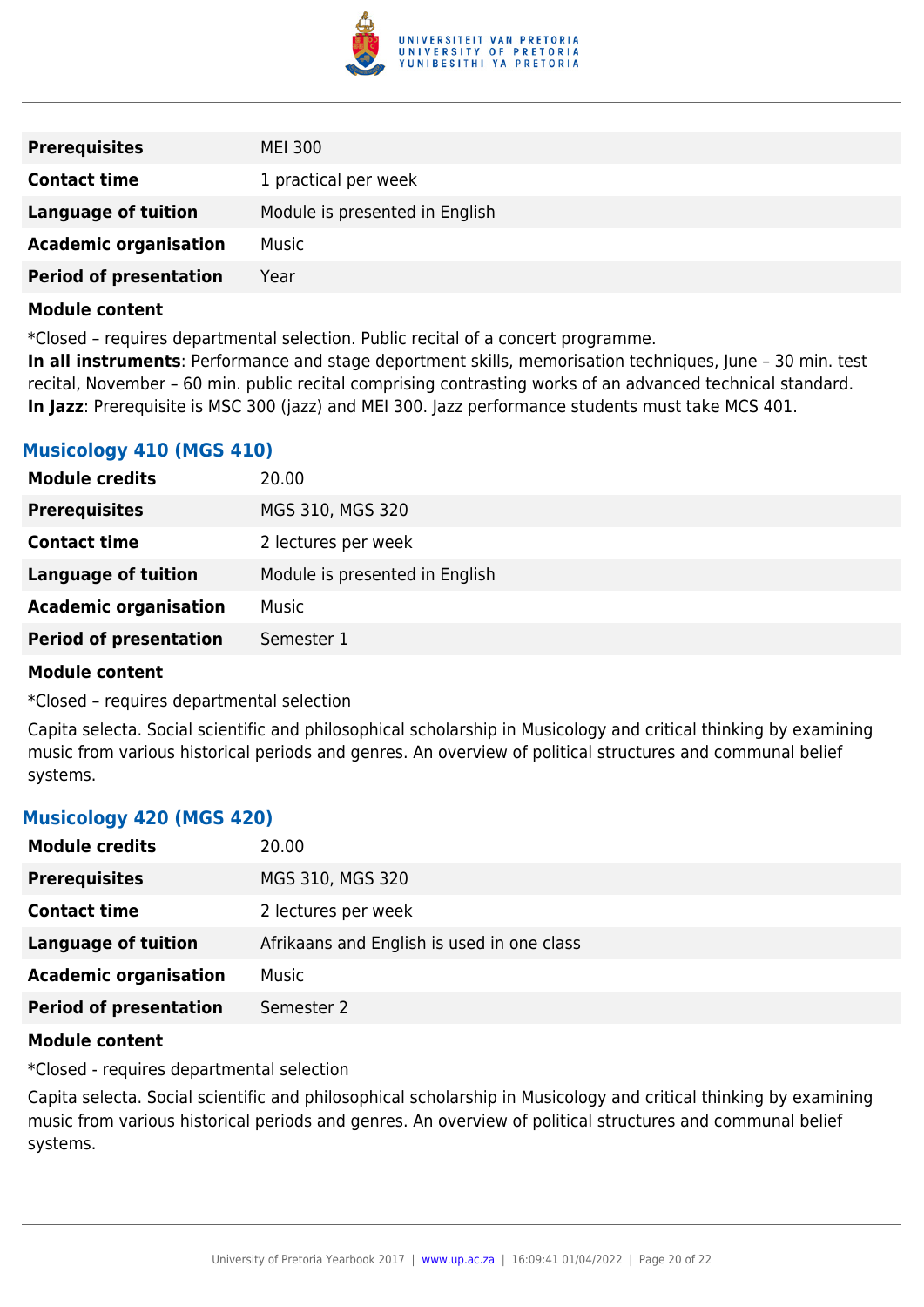

### **Music theory 400 (MKT 400)**

| <b>Module credits</b>         | 40.00                                      |
|-------------------------------|--------------------------------------------|
| <b>Prerequisites</b>          | <b>MKT 300</b>                             |
| <b>Contact time</b>           | 2 lectures per week                        |
| <b>Language of tuition</b>    | Afrikaans and English is used in one class |
| <b>Academic organisation</b>  | Music                                      |
| <b>Period of presentation</b> | Year                                       |
|                               |                                            |

### **Module content**

\*Closed – requires departmental selection Capita selecta. Procedures of the twentieth century.

### **Music entrepreneurship 400 (MKZ 400)**

| <b>Module credits</b>         | 40.00                                      |
|-------------------------------|--------------------------------------------|
| <b>Prerequisites</b>          | Admission into relevant programme          |
| <b>Contact time</b>           | 2 lectures per week, 1 practical per week  |
| Language of tuition           | Afrikaans and English is used in one class |
| <b>Academic organisation</b>  | Music                                      |
| <b>Period of presentation</b> | Year                                       |

### **Module content**

\*Closed – requires departmental selection \*Compulsory membership of UP concert choir or Tuks Camerata Practical and theoretical aspects of choir conducting.

### **Methodology: First instrument 400 (MME 400)**

| <b>Module credits</b>         | 40.00                                      |
|-------------------------------|--------------------------------------------|
| <b>Prerequisites</b>          | <b>MME 300</b>                             |
| <b>Contact time</b>           | 2 lectures per week                        |
| Language of tuition           | Afrikaans and English is used in one class |
| <b>Academic organisation</b>  | Music                                      |
| <b>Period of presentation</b> | Year                                       |